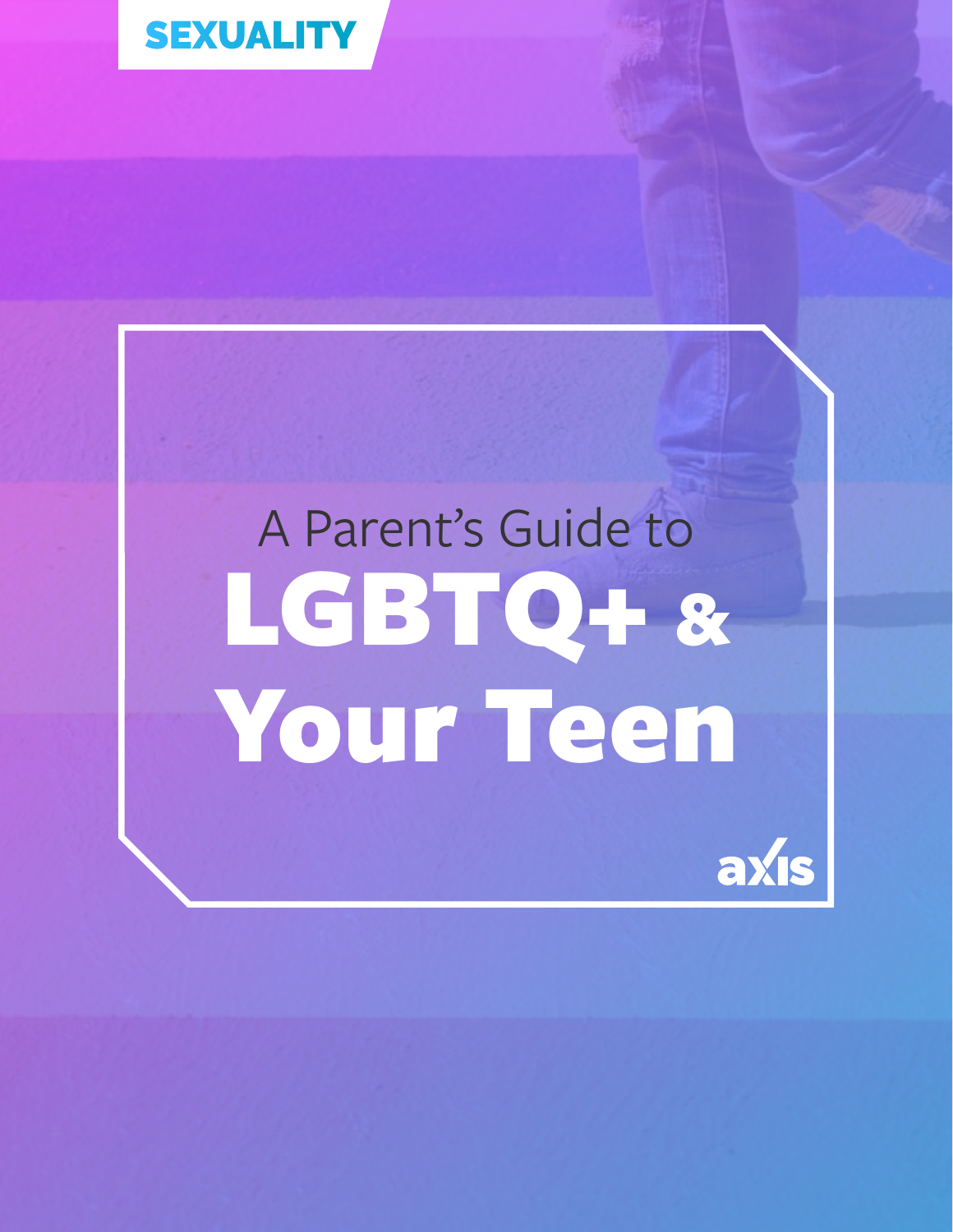EN DU

[Y]ou don't have to label your sexuality; so many kids these days are not labeling their sexuality, and I think that's so cool... If you like something one day, then you do, and if you like something else the other day, it's whatever. You don't have to label yourself because it's not set in stone. It's so fluid.

[—Lily-Rose Depp](https://www.independent.co.uk/news/people/lily-rose-depp-clarifies-comments-about-her-sexuality-a6853151.html) (Johnny Depp's daughter)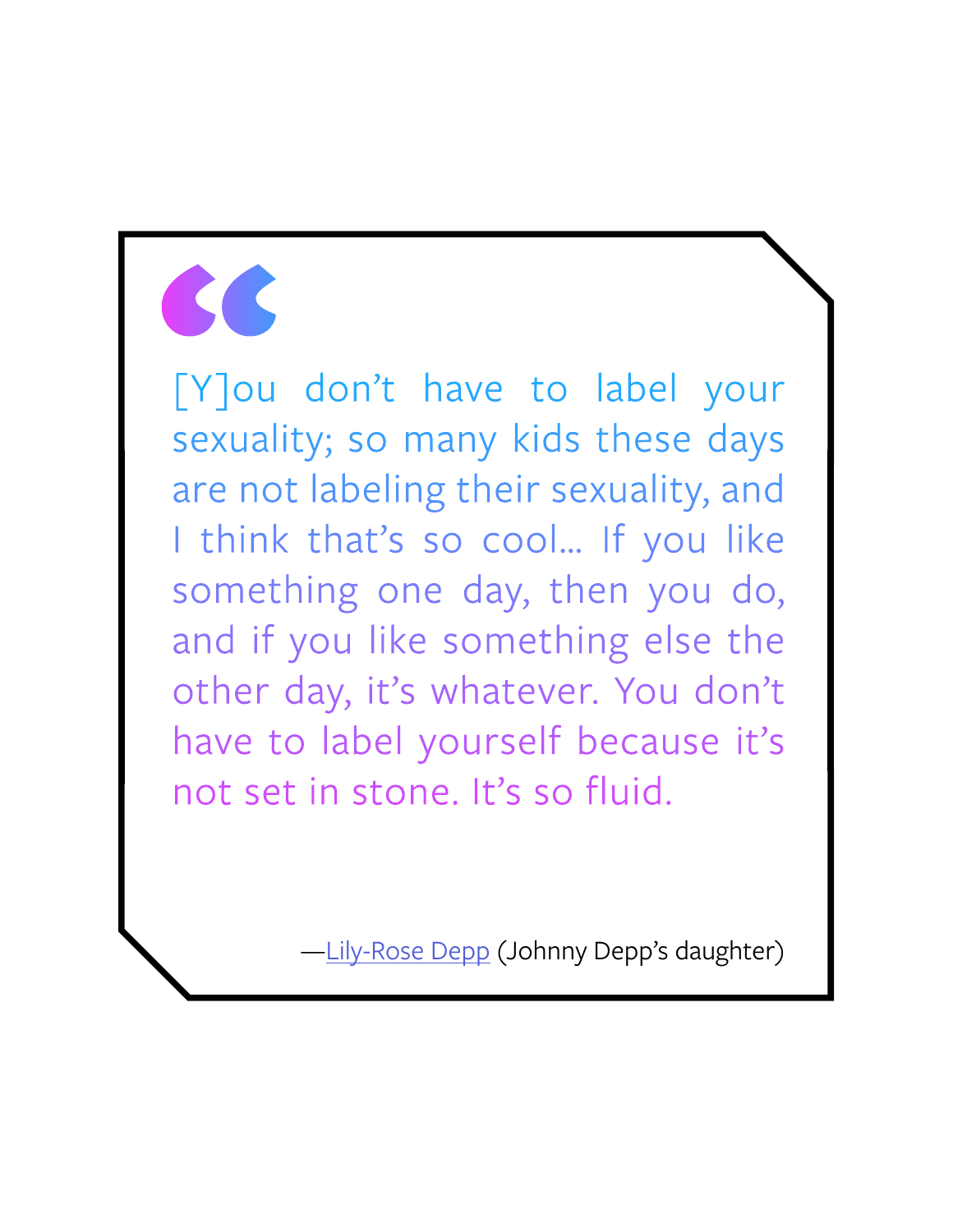### <span id="page-2-0"></span>**Contents** (click to jump to section)

| Today's teens rely on the Internet, dislike labels, and love their |  |
|--------------------------------------------------------------------|--|
|                                                                    |  |
|                                                                    |  |
| How does Gen Z view LGBTQ+ issues? 4                               |  |
|                                                                    |  |
| Are there others ways gender confusion impacts our lives?  8       |  |
| What cultural values have led us here? 8                           |  |
|                                                                    |  |
|                                                                    |  |
|                                                                    |  |
|                                                                    |  |
|                                                                    |  |
|                                                                    |  |
|                                                                    |  |
|                                                                    |  |

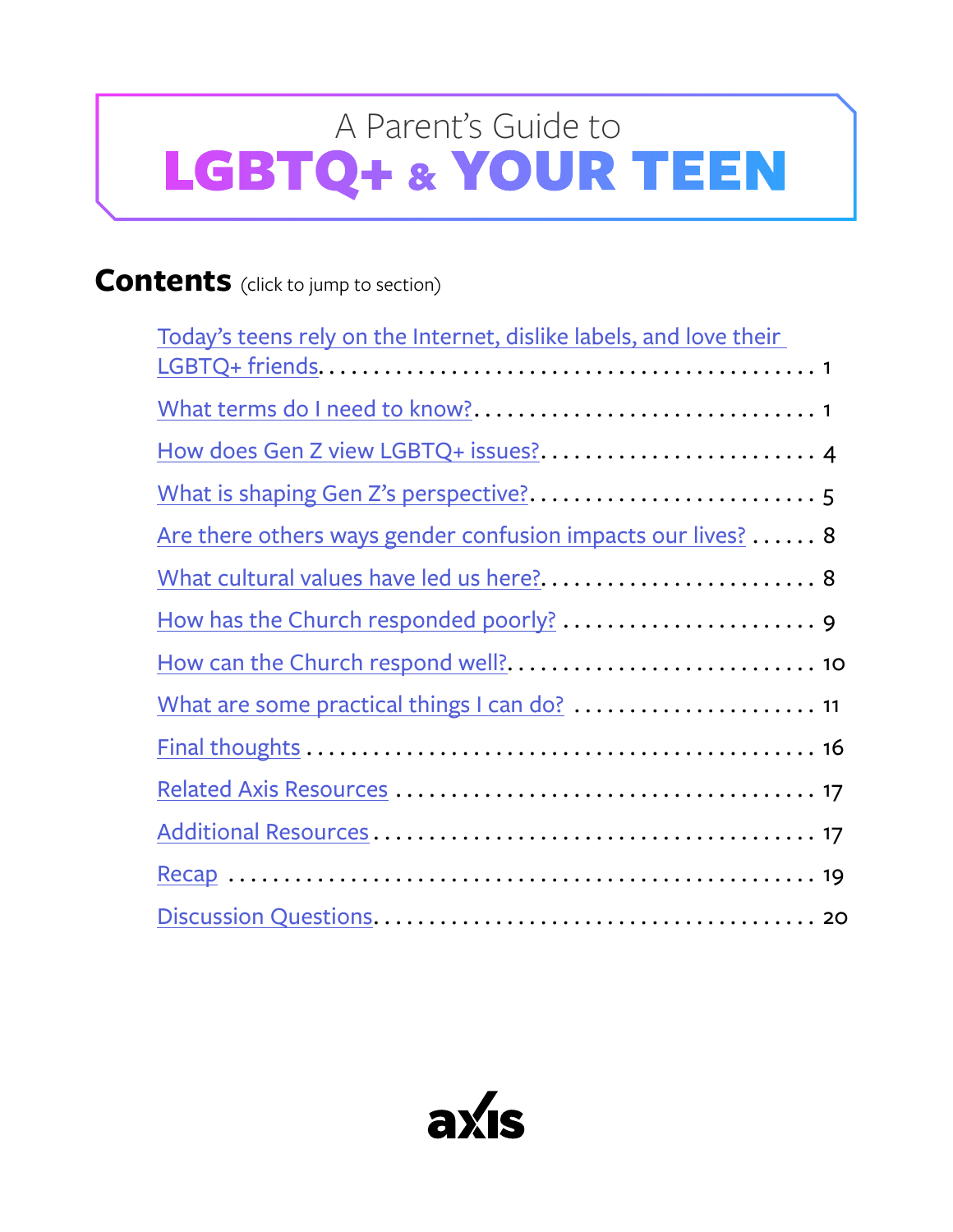# <span id="page-3-0"></span>**Today's teens rely on the Internet, dislike labels, and love their LGBTQ+ friends.**

In the 1990s, being gay was more controversial than it is now. Ellen DeGeneres sparked controversy in 1997 for [coming out as a lesbian on her hit TV show.](https://abcnews.go.com/Entertainment/PersonOfWeek/ellen-degeneres-reflects-coming-episode-declaring-gay-15/story) Now Ellen's current daytime talk show is [one of the most popular ones airing,](https://www.csmonitor.com/The-Culture/TV/2017/0119/Ellen-DeGeneres-popularity-demonstrated-with-a-record-number-of-People-s-Choice-Awards) and at the end of 2016, President Obama [awarded her the Presidential Medal of Freedom](http://fortune.com/2016/11/23/obama-ellen-degeneres-medal/).

Modern teens are growing up in a culture that has changed significantly since the '90s. If they aren't questioning their own sexuality, they have friends who are. They're living in a society where Will Smith's son, Jaden, is [modeling Louis Vuitton's womenswear](https://www.nytimes.com/2016/01/07/fashion/jaden-smith-for-louis-vuitton-the-new-man-in-a-skirt.html) and where there are [so many letters in the current LGBTQ](https://decahedronofq.wordpress.com/what-is-lgbtqqiaap/)+ initialism (LGBTTQQIAAP) that it's simpler to use a plus sign than to list all of them. It's no longer as big of a deal to explore what it means to be gay or bisexual. Young people now tend to be more focused on the newer terms represented by the acronym: queer, questioning, intersex, ally, asexual, and pansexual.

Even if your kids don't struggle with their sexual orientations or gender identities, they probably know people who do. For the most part, the way the church has addressed these issues has been inadequate at best and polarizing at worst. What follows is what we think you need to know about what is shaping Gen Z's perceptions of these issues, as well as how you can engage well with your teen and the LGBTQ+ community.

### **What terms do I need to know?**

Before we get into the theological or moral concepts surrounding this issue, let's define our terms. You've probably heard of many of these labels but may not have had a great working definition up until now.

Something to keep in mind as you read these terms is that Gen Z tends to view gender as something on a spectrum, as opposed to the traditional binary view of sexuality as either masculine or feminine. They commonly view gender and sexuality as disconnected from each other (although [younger people who disagree with this viewpoint](https://www.youtube.com/watch?v=69QBODgzJI8) do exist). [YouTuber Brendan Jordan explains](https://www.cbsnews.com/news/the-difference-between-sexual-orientation-and-gender-identity/) it like this: "**Sexuality is who you go to bed** *with***,**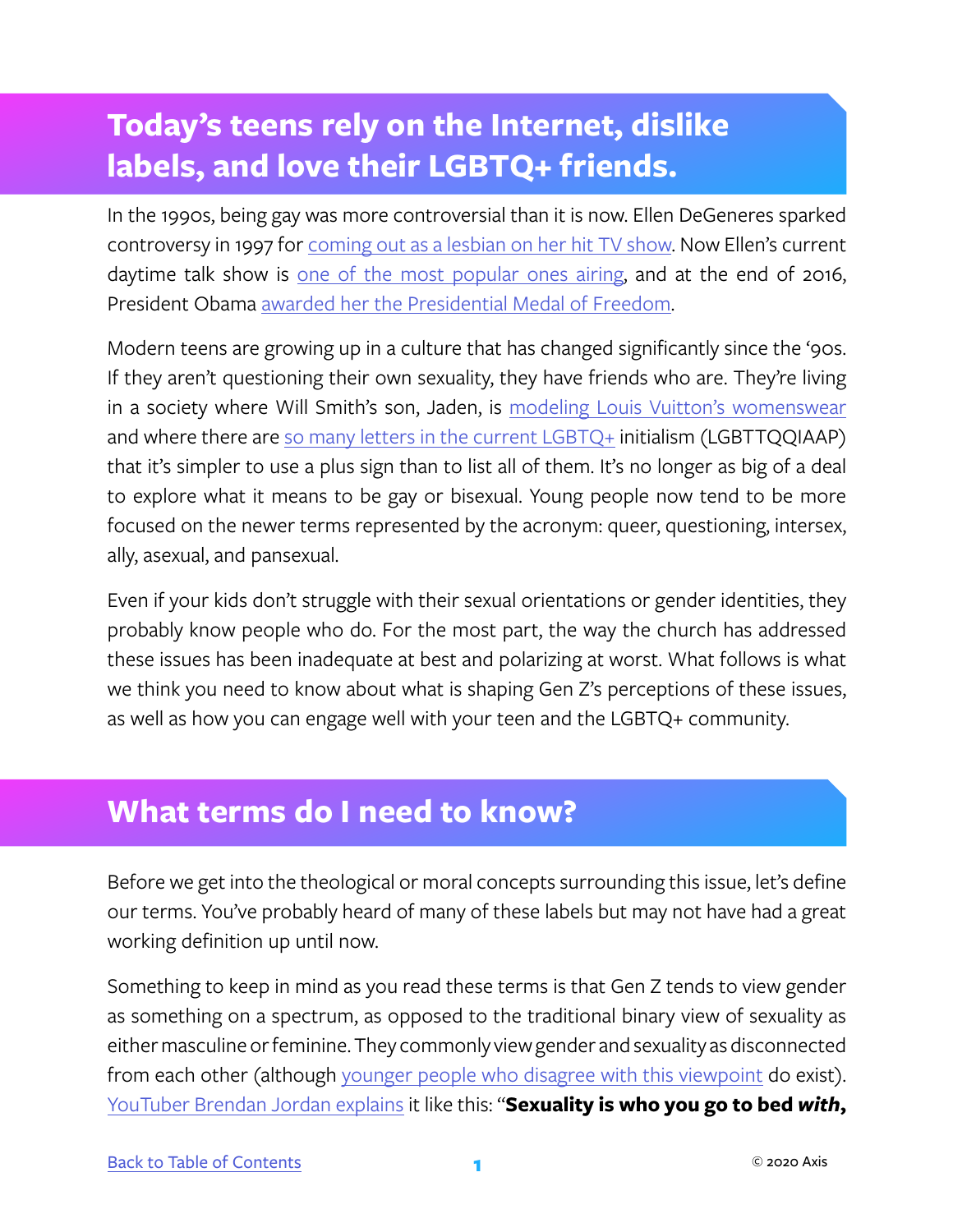**and gender identity is who you go to bed** *as***.**" Understanding sexuality as so broad in scope means there are many ways to define it. **Having the right label is not nearly as important to many younger people as not needing to have any label at all**, as per our opening quote. Each individual is the highest authority when it comes to defining what his or her sexuality is.

(For the following list, we've relied on the websites [It's Pronounced Metrosexual](http://itspronouncedmetrosexual.com/2013/01/a-comprehensive-list-of-lgbtq-term-definitions/), [STOP-](http://www.stop-homophobia.com/lgbt-terms-and-definitions)[Homophobia.com,](http://www.stop-homophobia.com/lgbt-terms-and-definitions) and [We Are Family.](http://www.wearefamilycharleston.org/lgbt-a-z-glossary/))

**Ally:** Anyone who supports the LGBTQ+ community.

**Androgynous:** Having both male and female characteristics or not having characteristics that clearly distinguish one as male or female .

**Asexual:** Experiencing no or little sexual interest in anyone.

**Bisexual:** Sexually attracted to both men and women.

**Cisgender:** Someone whose gender identity matches his or her biological sex; anyone who is not transgender.

**Closeted:** Someone who conceals his or her LGBTQ+ gender or sexual identity.

**Coming out:** The process of revealing one's LGBTQ+ gender or sexual identity.

**Cross-dresser:** A person who wears the clothing of a different gender or sex; does not necessarily reflect the person's actual gender identity or sexual orientation.

**Demisexual:** Someone who does not experience sexual attraction until forming an emotional attachment.

**Drag king:** A woman who dresses as a man, exaggerating masculine characteristics in a theatrical way.

**Drag queen:** A man who dresses as a woman, exaggerating feminine characteristics in a theatrical way.

**Gay:** Someone attracted to members of the same sex/gender; can refer to either men or women.

**Gender and sexual diversity (GSD):** A term that some people prefer to any of the LGBTQ+ initialisms because of the lack of a need to specify each of the identities it covers.

**Gender expression:** How each person manifests gender; could be tied to the individual's gender identity or could be a social construct.

**Gender fluid:** Not identifying as any particular gender.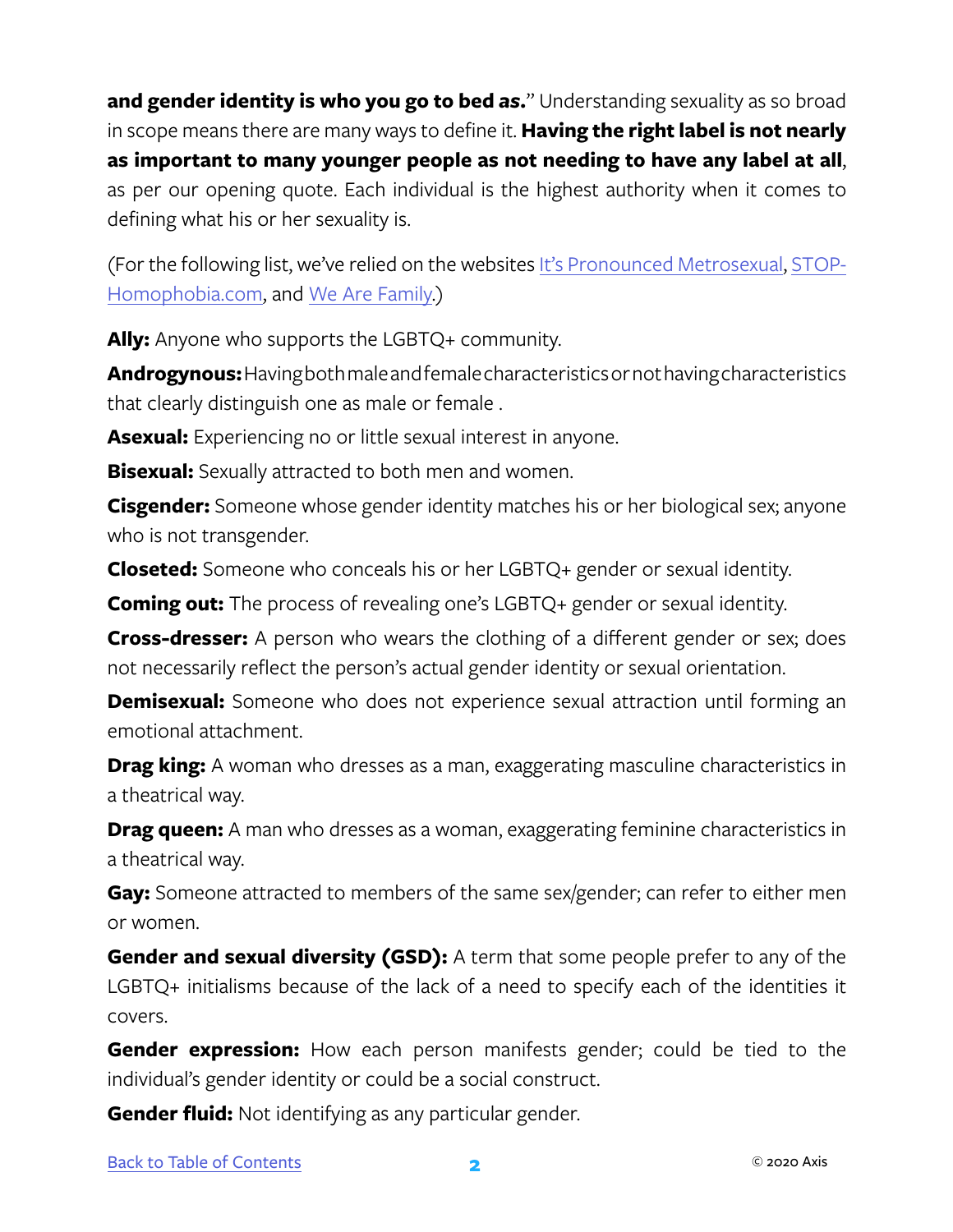**Gender identity:** How someone perceives his or her gender.

**Genderqueer:** Catch-all term for people who identify as various non-traditional gender identities; [used for gender as opposed to sexual orientation](https://www.washingtonpost.com/lifestyle/style/dont-know-what-genderqueer-is-meet-someone-who-identifies-that-way/2016/05/06/aa59780e-1398-11e6-8967-7ac733c56f12_story.html?utm_term=.07d8ff542146).

**Heteronormative:** The idea that there are only two genders/sexualities, i.e., male and female, and that everyone falls into either of those categories; considered oppressive and restricting.

**Heterosexual ("straight"):** Someone whose gender and biological sex align and who is attracted to members of the opposite sex.

**Hermaphrodite:** Outmoded, stigmatizing term referring to someone who has both male and female genitalia or other sexual characteristics outside of the biological norms for male and female; preferred term="intersex," see below.

**Homophobia:** Any negative posture toward LGBTQ+ people.

**Homosexual:** Outdated term for describing people who are attracted to members of the same gender or sex; preferred term="gay," see above.

**Intersex:** Someone with sexual organs, chromosomes, hormones, etc., that diverge from the typical male and female biological pattern; the term that has replaced "hermaphrodite"

**Lesbian:** A woman who is sexually attracted to other women.

**Non-binary:** Identifying as something other than the traditional binary genders of male and female.

**Metrosexual:** A man who spends more care on his appearance than is traditionally considered normal for men.

**Out:** As a verb, meaning to forcibly expose someone else's LGBTQ+ gender or sexual orientation; as an adjective, describing someone who is public about his or her LGBTQ+ gender or sexual orientation.

**Pansexual ("pan"):** Someone who is attracted to any kind of gender or sexual identity.

**Polyamory ("poly"):** having [multiple romantic and/or sexual partners](https://www.glamour.com/story/7-polyamory-myths-its-time-to-stop-believing) at one time.

**Queer:** Way of referring to the entire LGBTQ+ community; can be considered offensive if used by people outside of the community.

**Questioning:** Someone who is exploring his or her gender or sexual identity.

**Transgender ("trans"):** Someone who identifies with a gender other than the one that corresponds to his or her biological sex.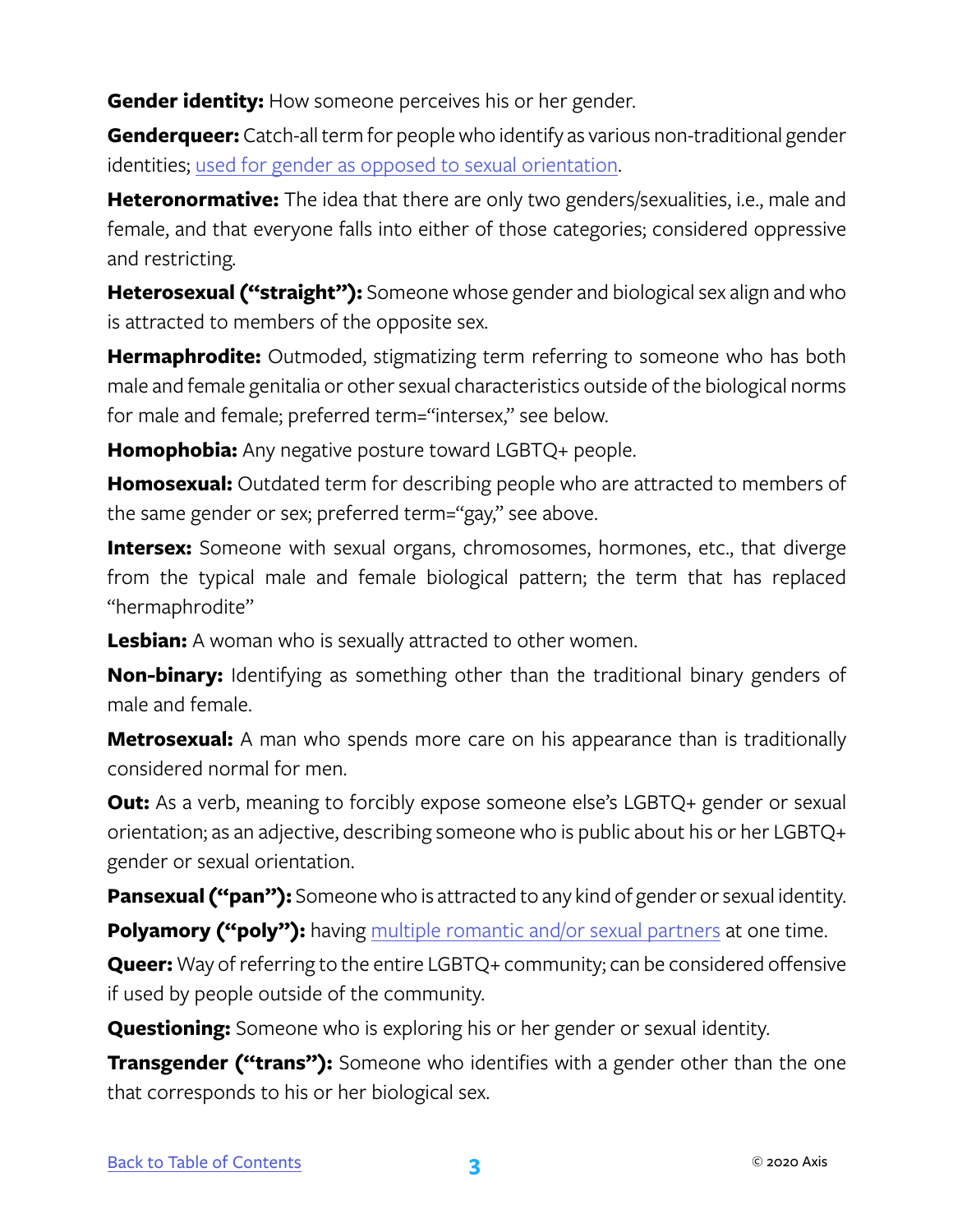<span id="page-6-0"></span>**Transsexual:** A person who identifies with a gender different from his or her biological sex and who undergoes surgery so that the two will correspond.

**Transvestite:** Someone who dresses in clothing associated with the opposite sex (does not necessarily mean that the person is transgender or any particular gender or sexual orientation).

**[Zie/hir:](https://lbgtrc.msu.edu/educational-resources/pronouns/)** One set of many proposed gender-neutral pronouns; some also use the plural pronoun "they" in place of "he" or "she."

When referring to people in the LGBTQ+ community, there is phraseology we should avoid. Stay away from the phrase, "the gay lifestyle." Don't call someone "a transgender" or "transgendered." These terms imply that the people in question are set apart in a negative way, and it also implies there is only one "lifestyle" or way of being gay. Nobody refers to the "heterosexual lifestyle" when discussing opposite-sex-attracted individuals.

In addition, those in the LGBTQ+ community will be offended by anything implying that sexual orientation is a choice (i.e., "sexual preference") or associates them with pedophilia or other deviant practices. It should go without saying that we should avoid any language that is derogatory, such as terms like "fag," "dyke," "tranny," or "sheman." For other terminology that the LGBTQ+ community considers offensive, see the We Are Family link above, as well as the [glossary of terms from GLAAD.](https://www.glaad.org/reference/lgbtq) **Using the appropriate language with individuals who are in the LGBTQ+ community can build trust and potentially lead to a transformational relationship.** Don't worry about the notion that using the correct terminology is affirming their sexual decisions; simply reach out and meet them where they are. By caring about them as they are, you will earn the right to be heard if and when the conversation arises.

# **How does Gen Z view LGBTQ+ issues?**

Gen Z is loosely defined as those who were born between 1999 and 2015. The older of them are teens and generally think that LGBTQ+ issues are important. They are empathetic toward those in the LGBTQ+ community. [Barna has found](https://www.christianitytoday.com/news/2018/january/youth-group-leaders-generation-z-atheist-lgbt-teens-barna.html) that members of Gen Z are twice as likely as millennials to be atheists or to identify as part of the LGBTQ+ community. 69% see no problem with someone identifying as transgender,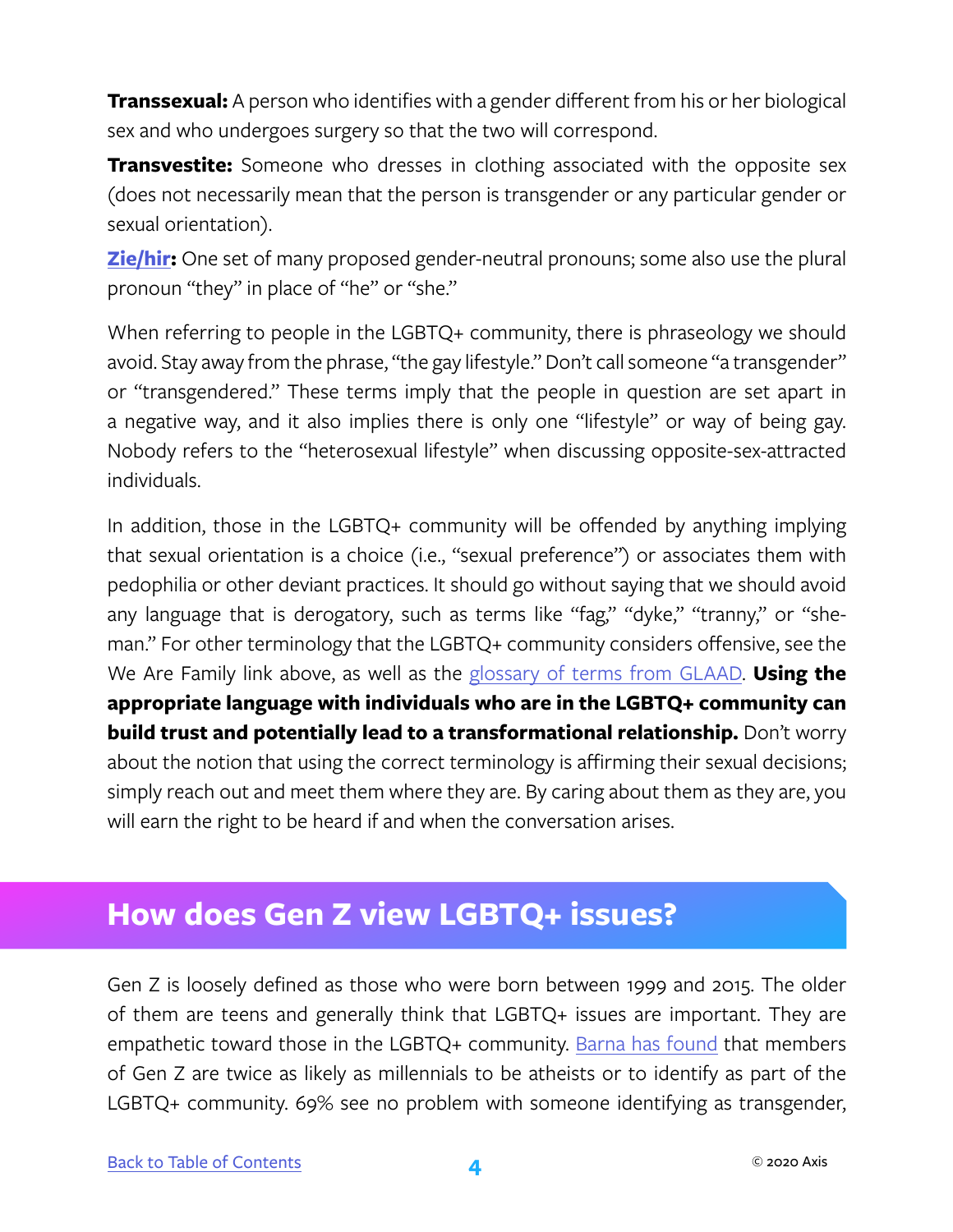<span id="page-7-0"></span>and about a third of them know someone who is transgender. *[The Independent](https://www.independent.co.uk/life-style/opposite-sex-only-attracted-young-people-16-to-22-heterosexual-bi-lgbt-a7969876.html)* reports that only about two-thirds of Gen Z say they are completely heterosexual: "This is in stark contrast to older generations, with 88% of baby boomers (aged 52 to 71) and 85% of Generation X (aged 38 to 51) identifying as purely heterosexual." This is not to say that LGBTQ+ issues are not still controversial. But as far as **the cultural discussion** goes, people have generally accepted that identifying as LGBTQ+ is normal.

# **What is shaping Gen Z's perspective?**

Today's teens tend to make judgments based *not* on what the Bible or their parents say, but on **their own feelings**, their **empathy for others**, what **their friends** think, **the internet**, and **pop culture**.

#### People They Know and Love

It's one thing to talk about LGBTQ+ concerns as an abstract concept, it's another altogether if your best friend or one of your family members is wrestling with gender confusion and/or sexual preference. [This study from GLSEN](https://www.glsen.org/sites/default/files/TeasingtoTorment%202015%20FINAL%20PDF%5B1%5D_0.pdf) (Gay, Lesbian, & Straight Education Network) found that "students who knew someone who was LGBTQ+ held less negative attitudes towards LGBTQ+ people than students who did not know any LGBTQ+ people."

[Dr. Juli Slattery of Authentic Intimacy describes](https://www.authenticintimacy.com/resources/8029/200-listening-so-people-will-talk) meeting a mother whose young daughter experiences gender dysphoria. The pain of that struggle is daily and acute. The daughter will break down sobbing because she hates the clothes she has to wear. Something as simple as taking a shower is a traumatic experience. Imagine if your son or daughter had a close friend in this situation. Perhaps they do. Many teens rely on their feelings as indicators of truth, so when they observe someone they care about strongly feeling a certain way, they tend to accept that those feelings indicate truth about reality. But in positive ways, this also humanizes the issue. Older generations often tend to forget that these are real people struggling with or trying to make sense of their sexual urges and sexual identity.

#### Movies, TV Shows, and Music

Media is a powerful influencer of how people see the world. Quite a few celebrities [identify as part of the LGBTQ+ community](https://www.refinery29.com/ruby-rose-urban-decay-vice-lipstick-interview), and there are more examples of LGBTQ+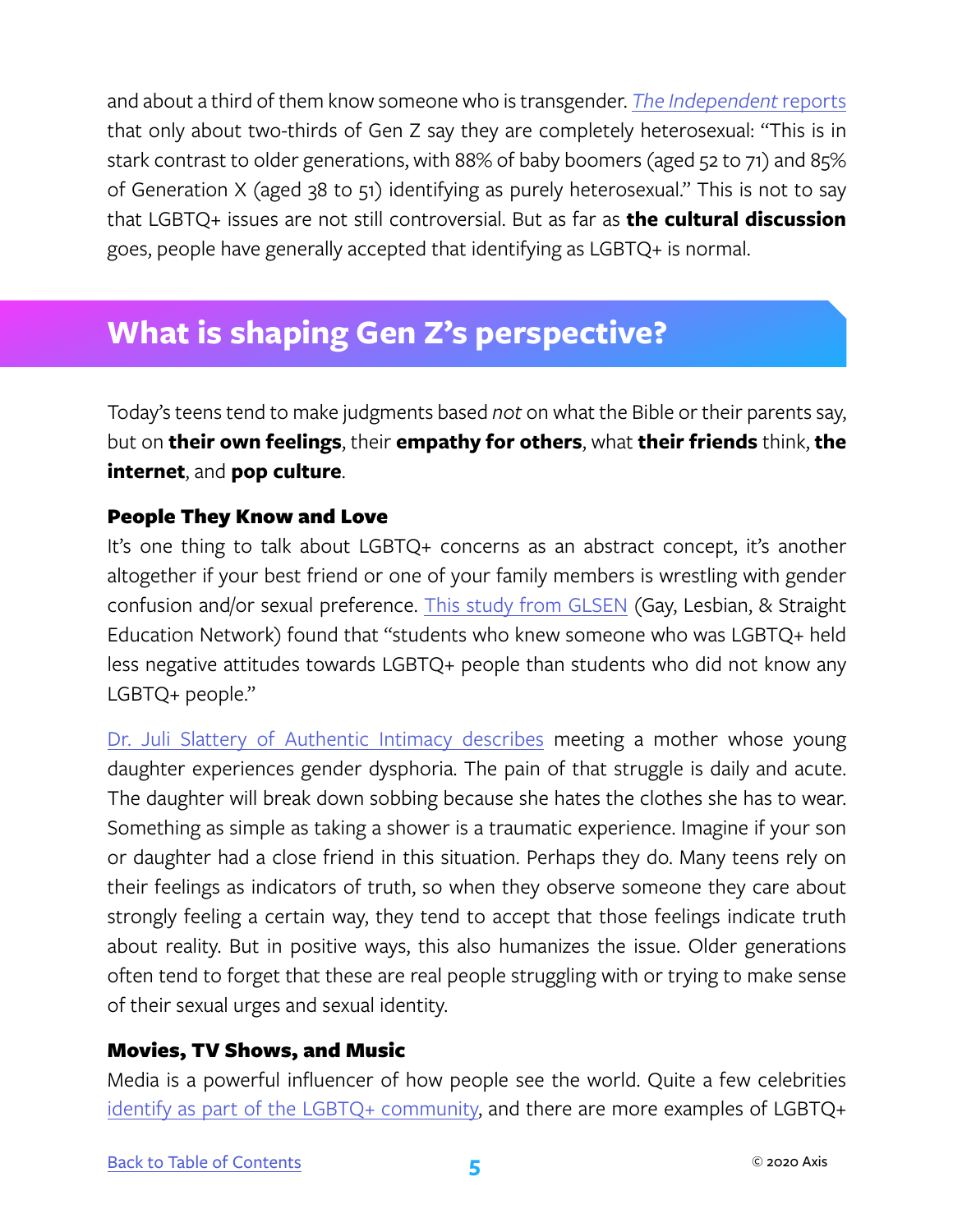characters in movies and TV shows than there used to be. A few movies that received a lot of attention at the Oscars were *[Moonlight](https://www.youtube.com/watch?v=9NJj12tJzqc)* (2016) and *[Call Me By Your Name](https://www.youtube.com/watch?v=Z9AYPxH5NTM)* (2017). *Moonlight* was extremely compelling because, rather than being an argument, it portrayed a gay man's struggles in a moving and sympathetic way. *[Love, Simon](https://www.youtube.com/watch?v=5pWTkeOK25Q)* (2018) is a romantic dramedy about a closeted gay teen coming to terms with his identity. *[Every Day](https://www.youtube.com/watch?v=tqoAMfe_rPM)* (2018) tells the story of a girl who falls in love with a person who wakes up in a different male or female body every day, normalizing the idea that gender and sexuality are irrelevant if you really love someone. Netflix's *[Everything Sucks!](https://www.youtube.com/watch?v=hf_YjzEvYeQ)* (cancelled after only one season) was an ode to the '90s whose main storyline focused on a girl discovering that she is same-sex attracted.

There are also plenty of pop icons who vocally support the LGBTQ+ community and/or identify as part of it. [Lady Gaga is a notable example](https://www.huffingtonpost.com/entry/lady-gaga-joanne-tour-lgbtq_us_598227dae4b0fa1575fbc0b5). Miley Cyrus is outspoken on LGBTQ+ issues and [identifies as pansexual](https://www.highsnobiety.com/2017/06/30/miley-cyrus-lgbt/). Halsey [identifies as bisexual.](https://www.teenvogue.com/story/halsey-debunks-myth-about-bisexuality-on-twitter) Rita Ora collaborated with other megastars Charli XCX, Bebe Rexha, and Cardi B to create ["Girls](https://genius.com/Rita-ora-girls-lyrics)," a song about sometimes wanting to kiss girls. Though the song has faced [some backlash](http://www.vulture.com/2018/05/hayley-kiyoko-takes-issue-with-rita-oras-new-song-girls.html), both [Ora](https://twitter.com/RitaOra/status/996056537733959680/photo/1?ref_src=twsrc%5Etfw&ref_url=http%3A%2F%2Fwww.vulture.com%2F2018%2F05%2Fhayley-kiyoko-takes-issue-with-rita-oras-new-song-girls.html) and [Cardi B](https://twitter.com/iamcardib/status/996411830913421314?lang=en) have responded by saying that it reflects their experiences with other women. [Lil Nas X, singer of "Old Town Road,"](https://www.theguardian.com/music/2020/apr/04/lil-nas-x-i-100-want-to-represent-the-lgbt-community) said "I 100% want to represent the LGBT community."

Pop star Hayley Kiyoko is not only openly gay but also has many songs about same-sex attraction, notably ["Girls Like Girls](https://www.youtube.com/watch?v=I0MT8SwNa_U)." When discussing the importance of having LGBTQ+ icons in media, [Kiyoko told Billboard,](https://www.billboard.com/articles/columns/pop/8235955/hayley-kiyoko-interview-expectations-sexuality) "If you see two girls falling in love and normalizing that, then [people] can go, 'I can fall in love, too'…If they see that, then they can believe it. It's just how we are."

Taylor Swift, who is infamous for writing many songs about her relationships with men, [defended Kiyoko](https://www.pinknews.co.uk/2018/04/01/taylor-swift-addresses-homophobia-in-the-music-industry-after-hayley-kiyoko-comments/) when the latter was criticized for singing so often about her attraction to women.

Johnny Depp's daughter, Lily-Rose Depp (19), participated in the [Self Evident Truths](http://www.selfevidentproject.com/about)  [project,](http://www.selfevidentproject.com/about) which is the brainchild of photographer iO Tillet Wright, whose goal is to photograph 10,000 people who identify as anything other than straight. The project's purpose is to humanize the LGBTQ+ community and to combat discrimination. Many people thought that Depp's support of the campaign was her way of coming out as gay, but she says [that was not her intention.](https://www.independent.co.uk/news/people/lily-rose-depp-clarifies-comments-about-her-sexuality-a6853151.html) What she actually wanted to do was communicate that she doesn't identify as 100% straight, and she wants people to know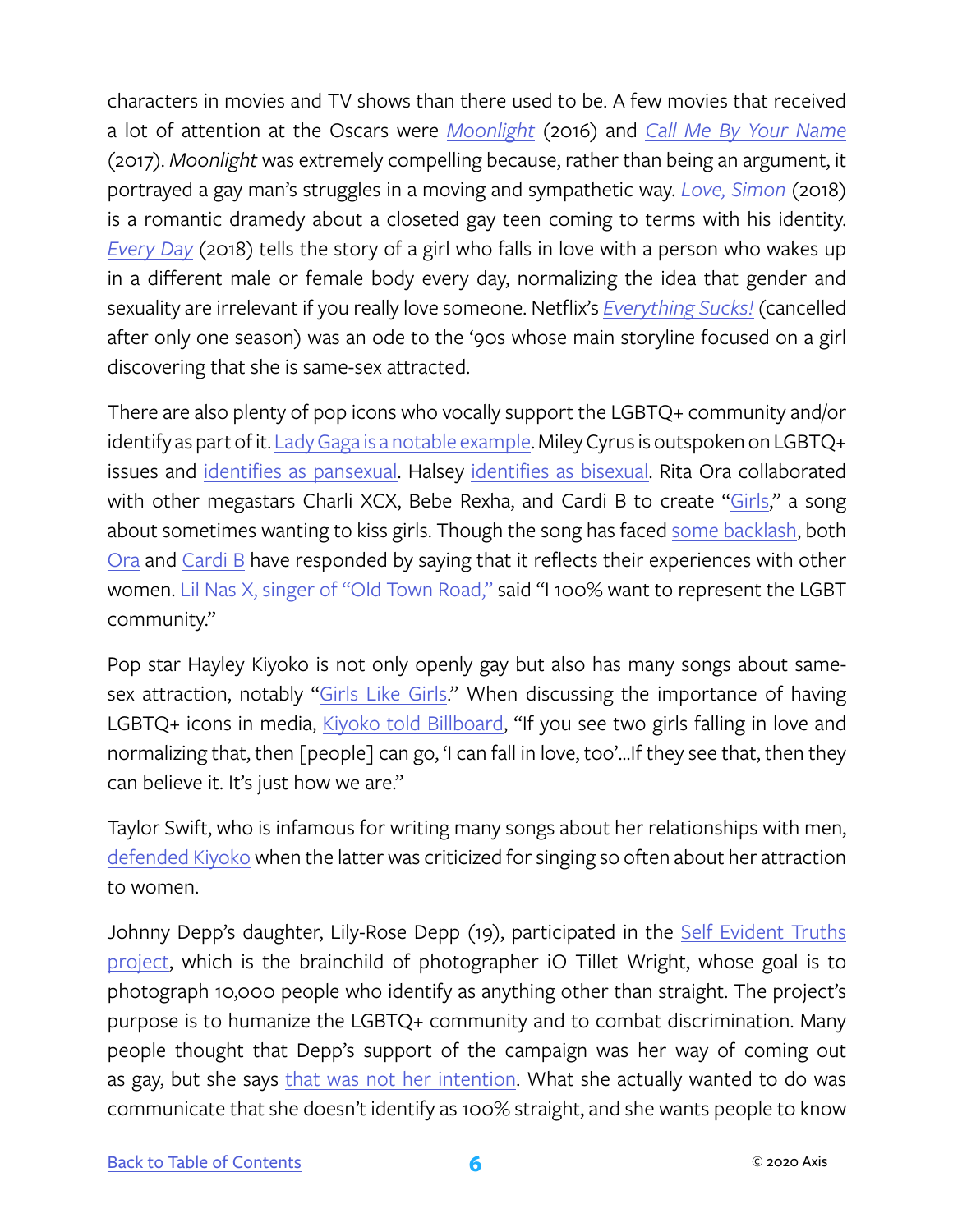that they don't have to label their sexuality.

#### The Internet

It's difficult to underestimate the influence the internet has over teens' perceptions of LGBTQ+ issues. One mom told us that the internet is her biggest competition as a parent. If she disagrees with her children on anything, all they have to do is go online, where they can quickly find many people who will validate their beliefs.

We know a Christian dad who has one child who identifies as a lesbian and one who identifies as transgender. He says, "The web shapes kids' perceptions of sexuality and gender," and that Tumblr has been particularly significant in validating his kids' current sexual and gender identities. The internet can also introduce these concepts or labels in developmentally inappropriate ways, meaning that pre-adolescent kids who may not even know what sex is have already been introduced to the normalization of same-sex attraction. Before they've experienced any sexual urges, they're taught that all their urges are valid and should be explored. The internet offers easy access to communities that are accepting and supportive, something the church should be but often is not. These communities are available across the platforms of the web (one recent example being [Amino\)](https://aminoapps.com/).

The dad notes that kids tend to treat the internet in the same way that some people use WebMD. It's easy to go to WebMD, search your symptoms, and let the website "diagnose" you (whether accurately or inaccurately). Sure, it's somewhat helpful to go online with medical questions, but it doesn't compare to actually meeting with your doctor. Kids use the internet in the same way when it comes to their gender confusion. They search online for information about their experiences and rely on the results to explain what those experiences mean, rather than talking to parents, teachers, or pastors.

#### YouTube

YouTube is another important platform when it comes to shaping the perceptions of young people. The site has made it possible for us to get a glimpse into the lives of everyday people around the world. As a result, the people who are wrestling with their gender identities can share their thoughts and beliefs with whoever is willing to listen. So your teens could watch Connor Franta's [coming out video,](https://www.youtube.com/watch?v=WYodBfRxKWI&t=315s) which currently has over 12 million views. Or they could watch [Milo Stewart's videos](https://www.youtube.com/user/RoryDeganRepresent) exploring his sexual identity. Or they could watch Nikkie de Jager from NikkiTutorials emotionally share about being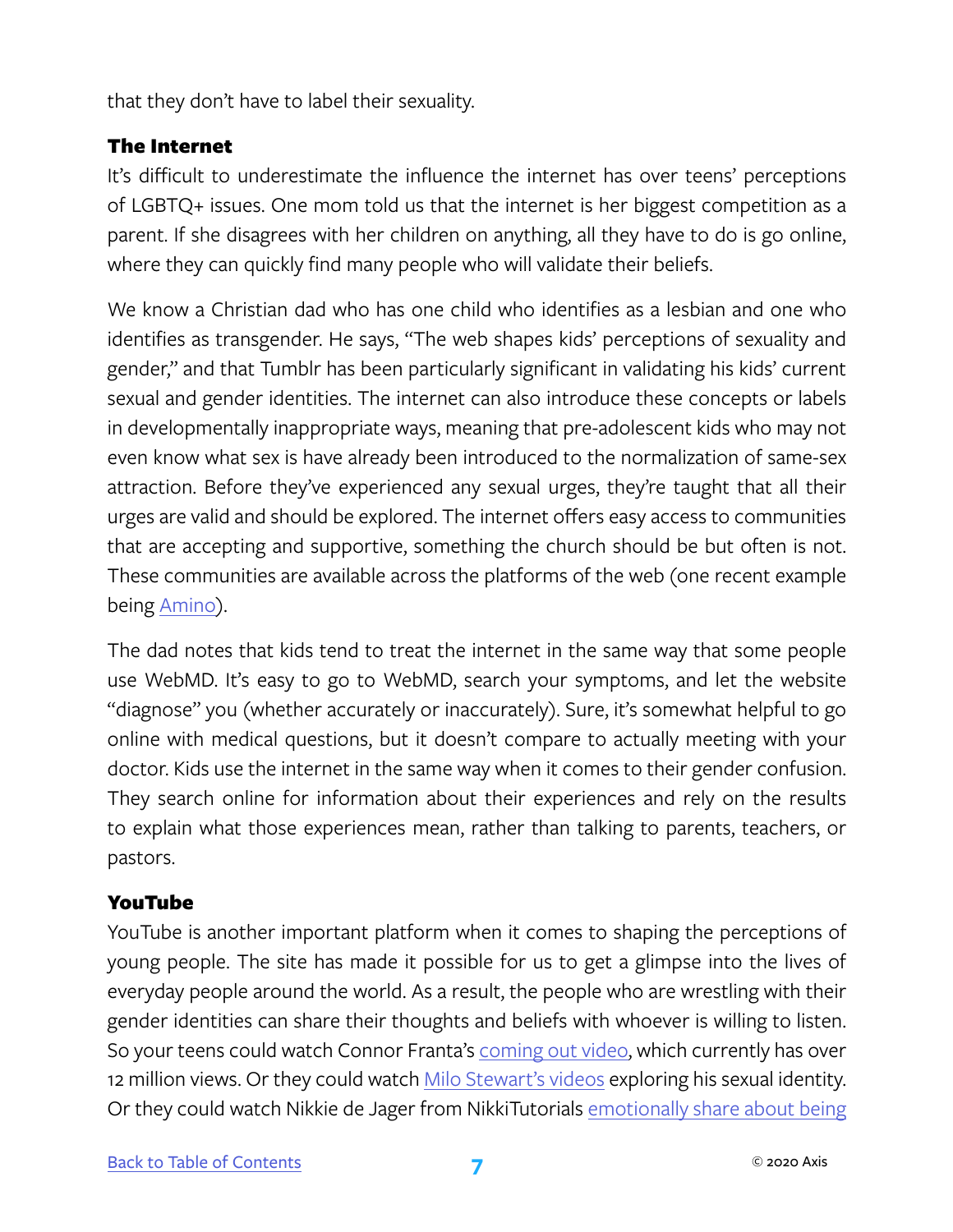<span id="page-10-0"></span>[transgender](https://www.youtube.com/watch?v=QOOw2E_qAsE&feature=youtu.be) (currently with over 35 million views). These videos show average people, just like our teens and their friends, grappling with their sexual confusion and taking stands on what they believe.

# **Are there others ways gender confusion impacts our lives?**

There are myriad other ways gender confusion is shaping and will continue to shape modern life. Several years ago, Facebook gave users the option to [choose among 50](https://www.lifewire.com/edit-gender-identity-status-on-facebook-2654421) [different genders.](https://www.lifewire.com/edit-gender-identity-status-on-facebook-2654421) We spoke with a guy who is in his 20s and working at a university in California. At the beginning of his daily meetings, he and his colleagues are required to go around the room and say which pronouns they want people to apply to them that day. We also spoke to a woman in her 30s who, when auditioning for a play in Colorado Springs, was asked to put her preferred pronoun on the contact information sheet. Some gender fluid people are even [using colored bracelets](https://www.instagram.com/p/BSjXnl0APK9/?tagged=genderbracelets) so that their friends know which pronouns to use for them each day.

# **What cultural values have led us here?**

If you go online and read the positions of people who are identifying in ways that would have been shocking to most of society only a few decades ago, you'll notice that their beliefs are simply a logical outworking of cultural values we've held for a while now. One is that an individual's happiness is the highest good: Whatever makes you happy is what you should pursue. Another is that our feelings dictate the truth. (Think about how many Disney movies encourage viewers to follow their hearts, i.e., their feelings.) If we feel a particular way, those feelings determine our identities and our destinies. Singer and actress [Keke Palmer says](https://www.teenvogue.com/gallery/10-celebs-openly-discuss-their-sexuality#3):

*I don't belong to anyone else but myself. I have to make my own decisions. Happiness is defined by me. My sexuality is defined by me....and I can make it what I want to make it because I'm the one who makes that choice.*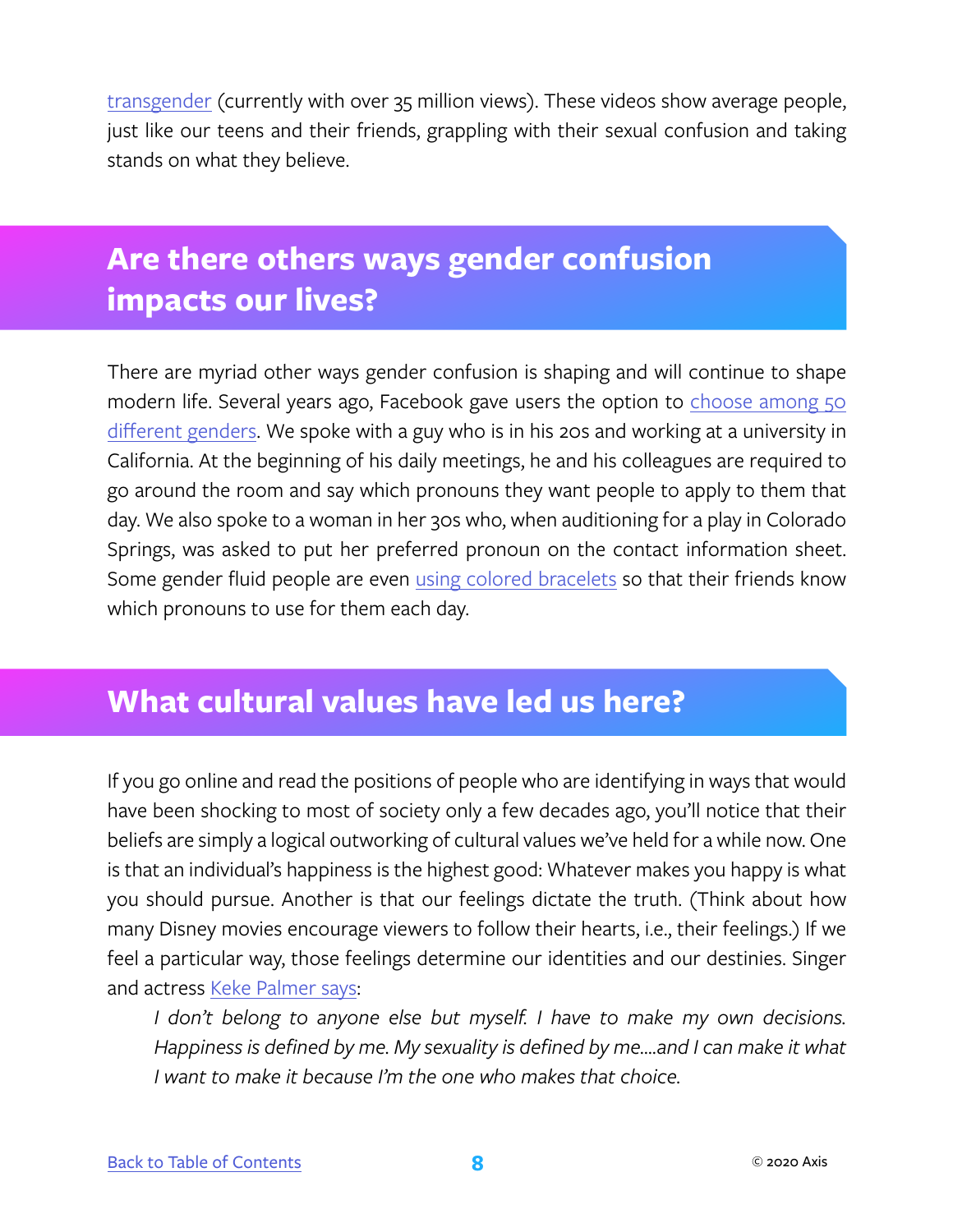<span id="page-11-0"></span>Our culture also idolizes romance and sexuality: Romantic relationships are the best kind of relationships, surpassing friendship or camaraderie. In addition, secular culture sees the idea of not being sexually active as bizarre, laughable, and unhealthy. In order to be fully human, one must be sexually active. Many pop songs about heterosexual love portray romance as the ultimate good and happiness—a dangerous idea because it means that losing this love is devastating. The song ["SAD!" by XXXTentacion](https://www.youtube.com/watch?v=pgN-vvVVxMA) (*language*) is one example of what happens when we look to romantic love as the ultimate happiness and then lose it. American movies almost always have a romantic plot, as though stories that focus on families, brotherhood, or friendship will not be able to keep our attention. (The church itself often emphasizes marriage so much that singles ministries often exist to make it easier to find a spouse, communicating that singleness is a lesser, unfulfilling lifestyle.)

So what does this have to do with the LGBTQ+ community? Well, for example, if romantic love is the best kind of love there is, then saying that same-sex marriage is wrong is denying same-sex attracted people the best kind of love there is. By idolizing marriage and by not upholding singleness as a valuable, holy, and *desirable* calling, we communicate that people who identify as LGBTQ+ must live less fulfilling lives than the ones straight people get to enjoy. And, if sexual satisfaction or gratification is not only a right but a virtue, how can anyone deny LGBTQ+ individuals their license for pleasure?

# **How has the Church responded poorly?**

In Episode 2 of the  $\overline{Q}$  podcast, author and speaker Dr. Preston Sprinkle says that the majority of LGBTQ+ people who have left the church have done so not over theological differences, but because of the condemnation and dehumanization they found there. Some of the Church's failings include:

- Treating homosexuality as a sin that is worse and more repulsive than other sins (such as our own);
- Not challenging heterosexual sins, such as porn use, adultery, or premarital sex;
- Speaking about the LGBTQ+ community in a way that is derogatory or portrays them as our enemies or opponents;
- Not valuing the single life;
- Ignoring the LGBTQ+ community or those struggling with LGBTQ+ issues; and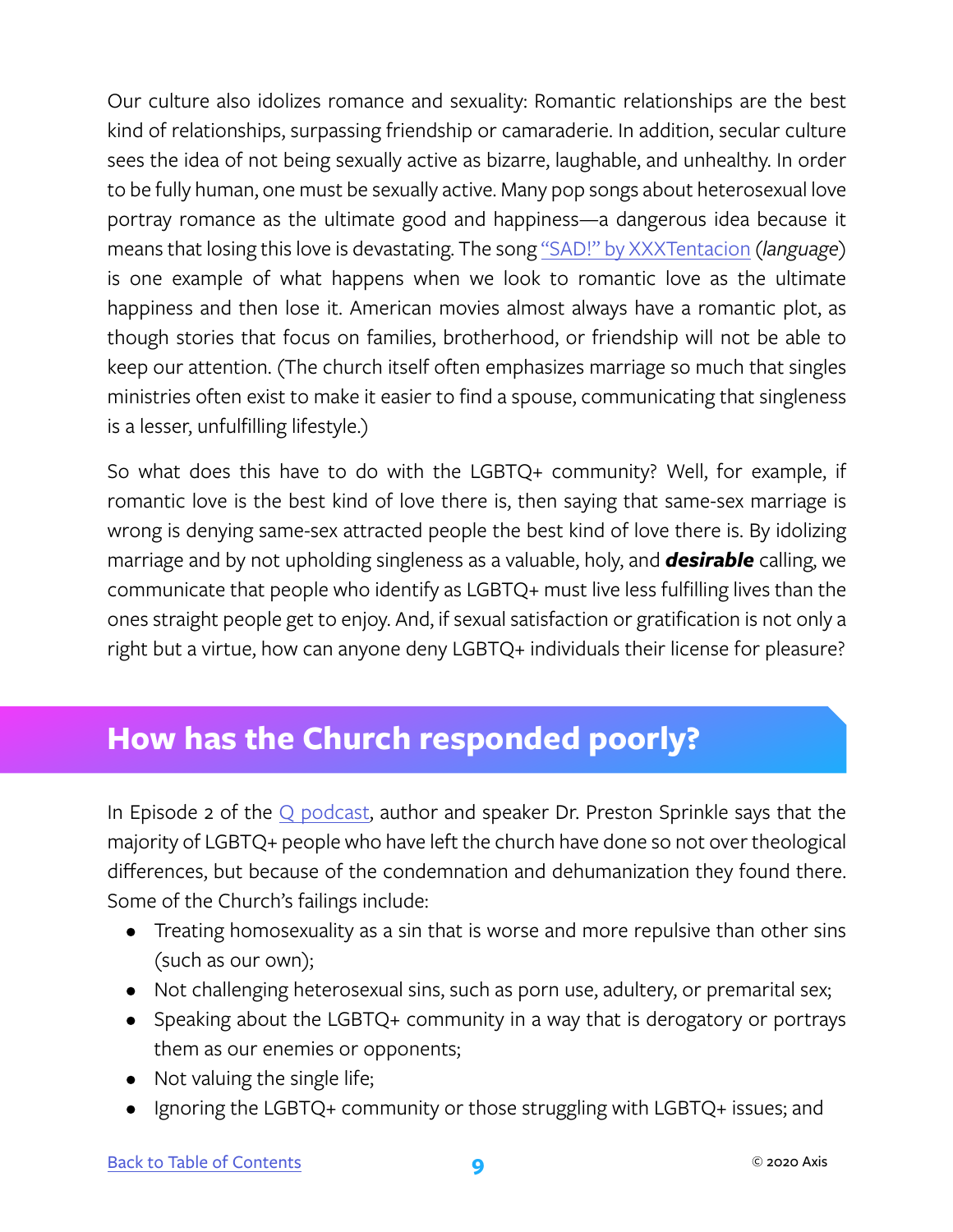<span id="page-12-0"></span>• Oversimplifying the LGBTQ+ experience.

The Church has also arguably failed to speak compellingly about what it means to be a man or a woman. In the BBC's video, "[Things Not To Say To A Non-Binary Person,](https://www.youtube.com/watch?v=8b4MZjMVgdk)" several non-binary people discuss questions that they consider ignorant and offensive. In the middle of the video, almost as a throwaway, one of them asks, "What is a man, and what is a woman?" Those are important and foundational questions. If we cannot answer them clearly, it's no wonder culture rejects our position.

In contrast to condemnation or apathy, there is what we could call the "affirming response." This would be the position held by Matthew Vines or Jen Hatmaker that God [approves of and endorses active LGBTQ+ sexual expressions](https://religionnews.com/2016/10/25/the-politics-of-jen-hatmaker-trump-black-lives-matter-gay-marriage-and-more/). While this position is taking significant liberties with the biblical narrative and seeks to ignore or discount specific Scriptural instruction, those who hold it often do so out of deep empathy for those in the LGBTQ+ community. This empathy is something we can learn from, even if we disagree with their conclusion.

## **How can the Church respond well?**

We believe that the best response the Church can have is to be an incarnational witness to the love, truth, respect, and dignity that Jesus afforded to every human being. In so doing, we model Christ's unconditional love and desire for everyone to live lives of holiness. Jesus met people where they were and called them to a deeper understanding of truth, goodness, and righteousness. He built relationships with those whom the religious leaders rejected. Scripture reminds us that He ate with sinners and tax collectors, that women of ill-repute followed Him, and that He refused to despise or reject anyone who humbly called on His name.

#### What the Bible says

The Bible clearly defines what both Ancient Israel and the early church believed about godly sexuality. The only kind of romantic relationship either ever endorses outright is that between one man and one woman, beginning with God's institution of marriage in Genesis 1 and 2. It's true that Ancient Israel practiced polygamy for a time in the Old Testament, but [it's evident](https://www.uncoveringintimacy.com/when-did-god-stop-allowing-multiple-wives/) that this position was never part of God's plan, and both the Old Testament and New Testament never portray polygamy as something positive.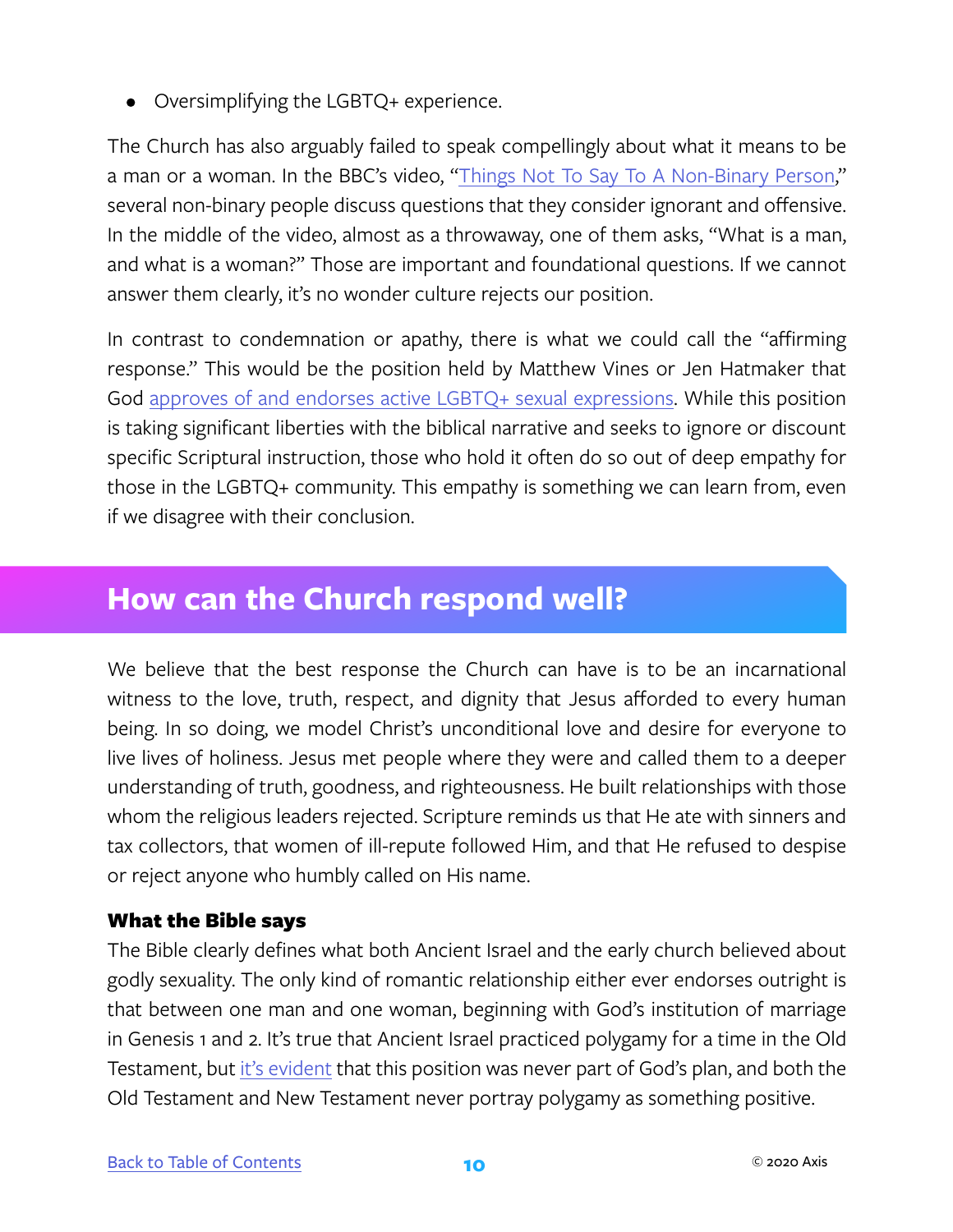<span id="page-13-0"></span>When asked a question about marriage in Matthew 19, [Jesus refers to Genesis 1 and](https://www.biblegateway.com/passage/?search=matt+19&version=NIV) [2](https://www.biblegateway.com/passage/?search=matt+19&version=NIV) as a basis for His answer. Paul gives us an even deeper understanding of marriage in Ephesians 5, when he reveals ["a profound mystery](https://www.biblegateway.com/passage/?search=eph+5&version=NIV)," i.e., that marriage is a unique picture of Christ's relationship with the Church. Christ is the masculine archetype and the church is the feminine archetype that individual men and women model in imperfect ways. These archetypes do not disappear in the new heavens and the new earth, but rather are culminated in the marriage supper of the lamb, when Christ finally weds the bride He died to redeem. Our sexuality matters because God is its creator (and so has the right to define what it is). But it also matters because, as [Dr. Slattery says](https://www.amazon.com/Rethinking-Sexuality-Gods-Design-Matters/dp/0735291470), our "sexuality is a living metaphor of God's covenant love." It follows that if we abuse our sexuality, we are living out a lie about God's love, who He is, and how we relate to Him.

#### How to Communicate Those Truths

Jesus was aggressive with the hypocritical religious leaders of His day, but He was gentle with the sinners and outcasts—those whom society viewed as repulsive. He spent time with them. He ate food with them. He is the model we should look to when determining how to interact with those with whom we disagree. We should not worry that spending time with such people will "tarnish our witness." [Dr. Sprinkle notes](https://www.prestonsprinkle.com/blogs/theologyintheraw/2015/12/put-homophobia-to-death) that Jesus didn't stop loving people simply because spending time with them gave Him a bad reputation: *If people mistake your unconditional love for gay people as an affirmation of* 

*homosexual behavior, then don't worry about it. You're in good company. Religious people often thought that Jesus was a sinner because he had many friends who were sinners, yet he kept on befriending sinners.* 

Obviously, the fact that Jesus loved sinners does not mean that He compromised holiness. Jesus showed love and respect to the woman at the well in John 4 and was far more open with her about who He was than He was with the hypocritical Pharisees. But He also confronted her about her sin so that she could experience true life and flourishing. He is the example we should follow.

# **What are some practical things I can do?**

#### 1. Love your neighbor as yourself.

The first and most important thing we must do is love people where and as they are. If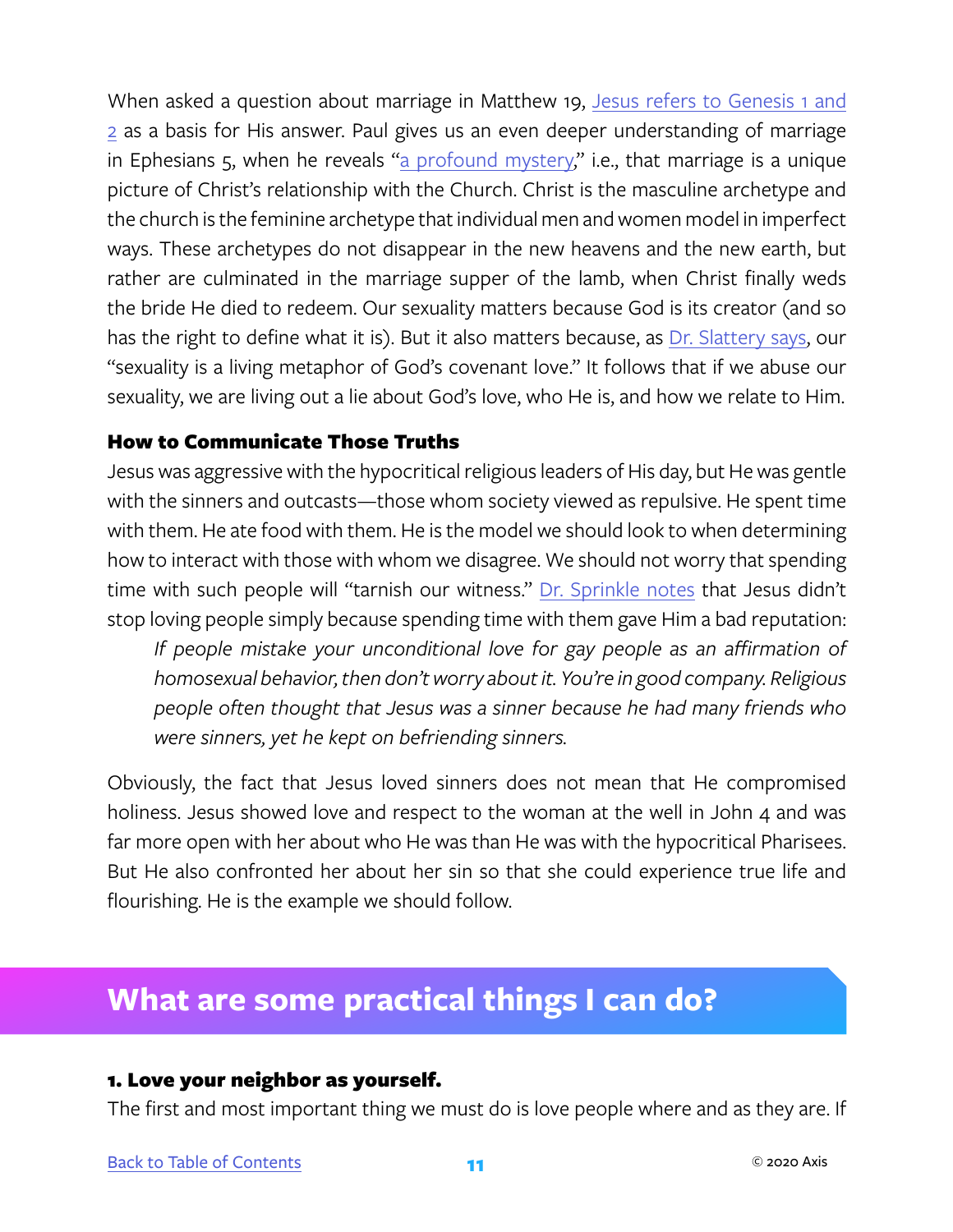your kids come out to you, your immediate reaction needs to be to hug them and make it absolutely clear that you still love them and that your love for them will never change. The dad we mentioned earlier says, "If you don't hug your kid right after they come out, you've blown it." This is the most important message he wishes he could get across to parents whose kids have not yet come out. Imagine what it would be like if you brought your fiancé home to your parents, and they reacted with disgust or hatred. That's what it will seem like if you react badly when your child comes out. If your kids have already come out, and you already reacted badly, apologizing will go a long way. It will be harder to restore trust in that situation, but definitely apologize to your kids and do what you can to make up for the hurt you've caused them.

Make sure your kids know that your love for them will never waver, no matter what happens, and that you will never give up on your relationships with them. In the short film "[Dear Church: I'm Gay,](https://vimeo.com/231166638)" several people talk about their struggles with same-sex attraction and their journeys toward God. Parents Brad and Robin Harper describe how their first response when their son Drew came out to them was to panic. But throughout the years that followed, they say that by far the most important step they took was never cutting off their relationship with him, no matter how he chose to live.

#### 2. Don't panic—play the long game.

We've already mentioned the  $Q$  Podcast, and we specifically recommend Episodes 1 to 6 as a resource on LGBTQ+ issues. In episode 3, Dr. Russell Moore notes that when children fail in some way, there is a tendency for parents to feel that their kids' behavior is a judgment on their parenting. It's important that if you have a child who struggles with his or her gender identity or sexual orientation that you don't see that struggle as a judgment on how you've done as a parent. If you do, you will likely be tempted to "fix" your child as a way of validating yourself. And if your main goal is to fix them, they will become a project to master, not a child to love.

*If your kids come out to you, it's not the end of the world. Remember your own* adolescence? That was a tumultuous time for most of us. Many people regard their teenage years as periods when they were figuring out who they were and made many mistakes along the way. Also, people change a lot as they grow up. Just because your kids identify one way today does not mean that they will continue to do so forever.

So don't jump to conclusions or try to "fix" them. Spend more time learning where they're coming from—their situation will give you a lot to talk about. The dad with the two LGBTQ+ kids says, "The scariest thing that can happen to me as a parent is if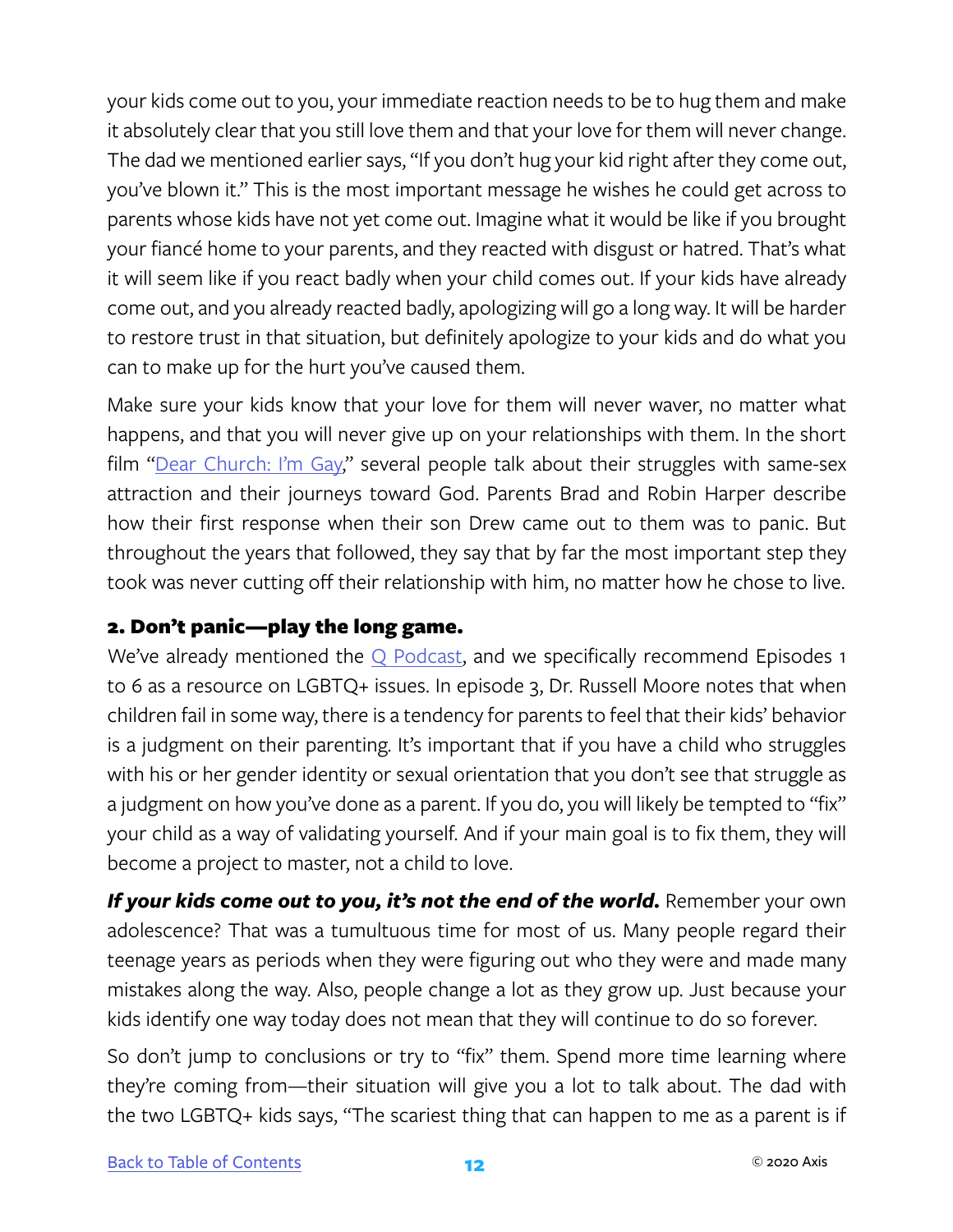my kids disappear," that is, if he loses them to the internet or their friends. Even if he dislikes what his kids are saying, he's grateful that they at least still want to share their lives with him.

#### 3. Be a good listener.

Loving people well means listening to them well. This principle applies any time we're talking to someone with whom we strongly disagree. In the episode "[Listening So People](https://www.authenticintimacy.com/resources/8029/200-listening-so-people-will-talk) [Will Talk](https://www.authenticintimacy.com/resources/8029/200-listening-so-people-will-talk)" of the *Java with Juli* podcast, Becky Harling observes, "In order for people to feel loved, they have to feel heard." Until people feel loved, heard, and respected, they will not listen or be open to what you have to say. This goes for anyone with any variety of belief. For example, [Westboro Baptist Church](https://en.wikipedia.org/wiki/Westboro_Baptist_Church) is notorious for its hatred of the LGBTQ+ community, perpetuating every stereotype culture has of Christians being hateful and condemning. It would be incredibly easy in turn to hate the members of Westboro Baptist for their behavior. However, one girl actually left the church, and the only reason she did so is because people were willing to love her as she was. Because they treated her with love and respect, she was open to hearing what they had to say and to changing her position.

Too often we have an "us versus them" mentality. We are more worried about the "gay agenda" taking over our country than we are about the broken people next door to us. **It is** *vital* **that we remember that everyone struggles with some form of temptation—ours just might be easier to hide.** Imagine your most secret sin being broadcast to your co-workers or friends. This is what many kids feel like when they finally gain the courage to discuss their temptations. We have all sinned and fallen short of God's glory, and the ground is level at the foot of the cross. Remember, we are missionaries to the people in our spheres. Missionaries aren't shocked when unbelievers sin; instead, they do their best to share the love and truth of Christ with them.

#### 4. Get educated on LGBTQ+ issues.

Our goal with listening is not to win an argument or to change people. It should be to show that we love them, to learn about their experiences, and to empathize with them. It's not helpful if Christians go around telling people who have never been attracted to the opposite sex that their sexuality is a choice. It's not helpful if we have no understanding of the pain and suffering that people in the LGBTQ+ community often experience.

We do great damage through our ignorance. If we're willing to educate ourselves on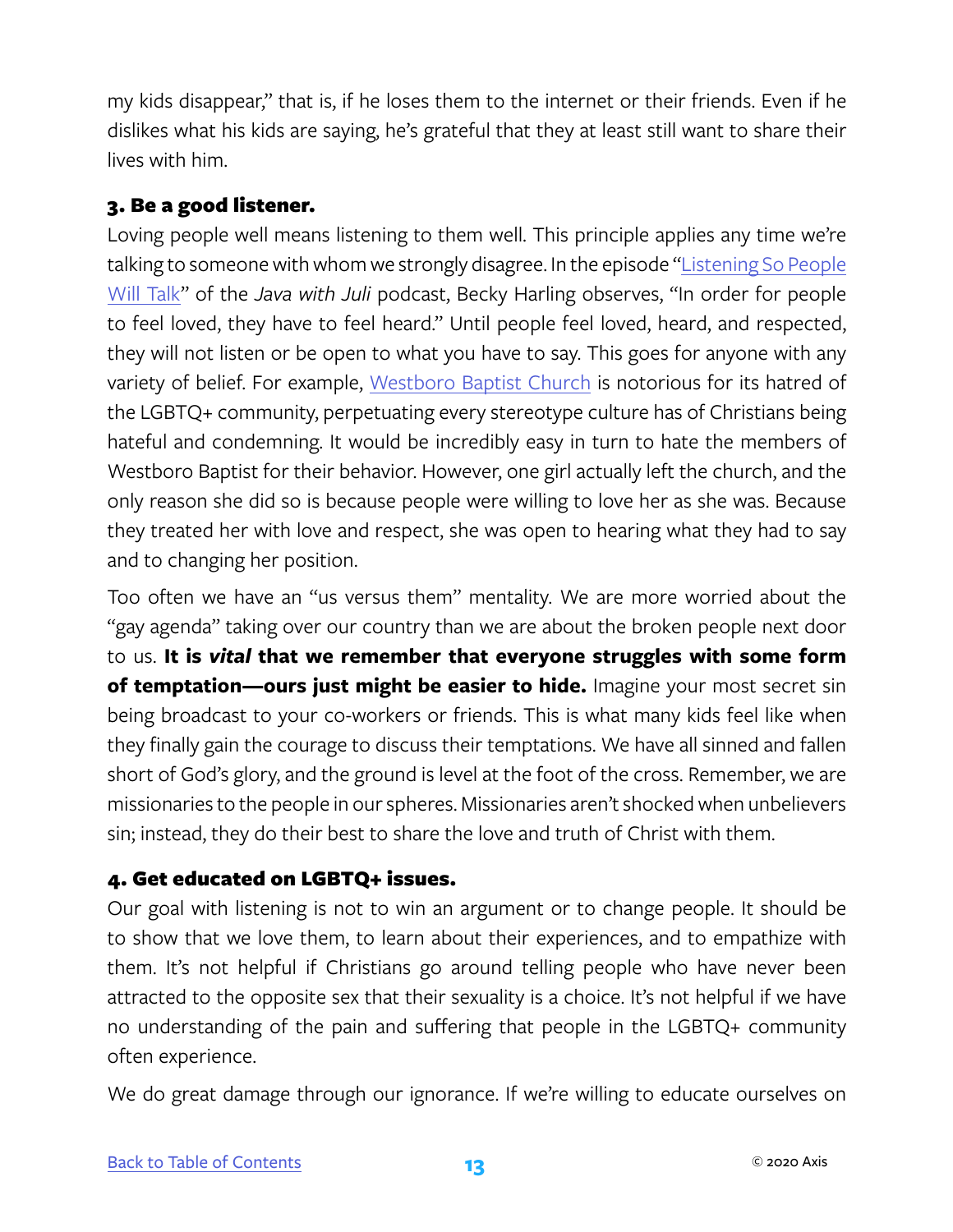these topics, we will speak with greater accuracy, credibility, and compassion. When you meet people who identify as LGBTQ+, expressing curiosity and interest in their lives shows that you care about them. Learn the terminology we mentioned earlier because it's the language your kids are using. Become familiar with the [Human Rights](https://www.hrc.org)  [Campaign](https://www.hrc.org) (HRC), the largest LGBTQ+ community in the country. If you want to know what the LGBTQ+ community values, you need to follow the HRC—*especially* if your kids identify as LGBTQ+. See also the other resources throughout this guide, as well as the Additional Resources section at the end.

#### 5. Be hospitable.

As we already noted, Jesus ate and drank with sinners. Christian speaker and teacher [Kevin Bywater says](https://www.oxfordstudycentre.org), "Hospitality is perhaps the best bulwark against two vices: hostility and hypocrisy." It's easy to be apathetic toward people by not caring enough to share God's truth with them (and therefore being hypocritical). But another danger is sharing the truth in a way that is akin to the "clanging cymbals" Paul mentions in 1 Corinthians 13. Hospitality helps to prevent both errors. If we are hospitable, we give of our resources to bless others and in the process realize they really aren't much different from us. We invite them into our lives and are vulnerable with them. We are human to them, and they become human to us. If we treat them with respect and compassion, we make it much easier to share contradictory points of view.

Mr. Bywater has practiced this principle in his own family. In high school, his oldest daughter became friends with a teenage boy who experiences gender dysphoria. Instead of being fearful or requiring her to cut off the friendship, the Bywaters invited the boy into their home and befriended him. Because they extended hospitality and respect to him, they were able to discuss sensitive topics like sexuality without offending one another.

#### 6. Watch your language.

[Avoid ostracizing language,](https://www.prestonsprinkle.com/blogs/theologyintheraw/2015/05/how-to-talk-about-homosexuality-6-things-every-straight-christian-should-know) even if you think the people around you won't be offended. There are multiple places in Scripture where we are told that how we think in our hearts is even more important than how we behave outwardly. In your home, do you talk about people in the LGBTQ+ community as though they were your enemy in some way? Do you use language like "the gays," "that's so gay" (i.e., stupid), or "the homosexual agenda"? If you do, your kids could learn to adopt this attitude from you. Or they will conclude that their LGBTQ+ friends are not welcome in your home. Such language also implies that you are somehow better than LGBTQ+ people, when in fact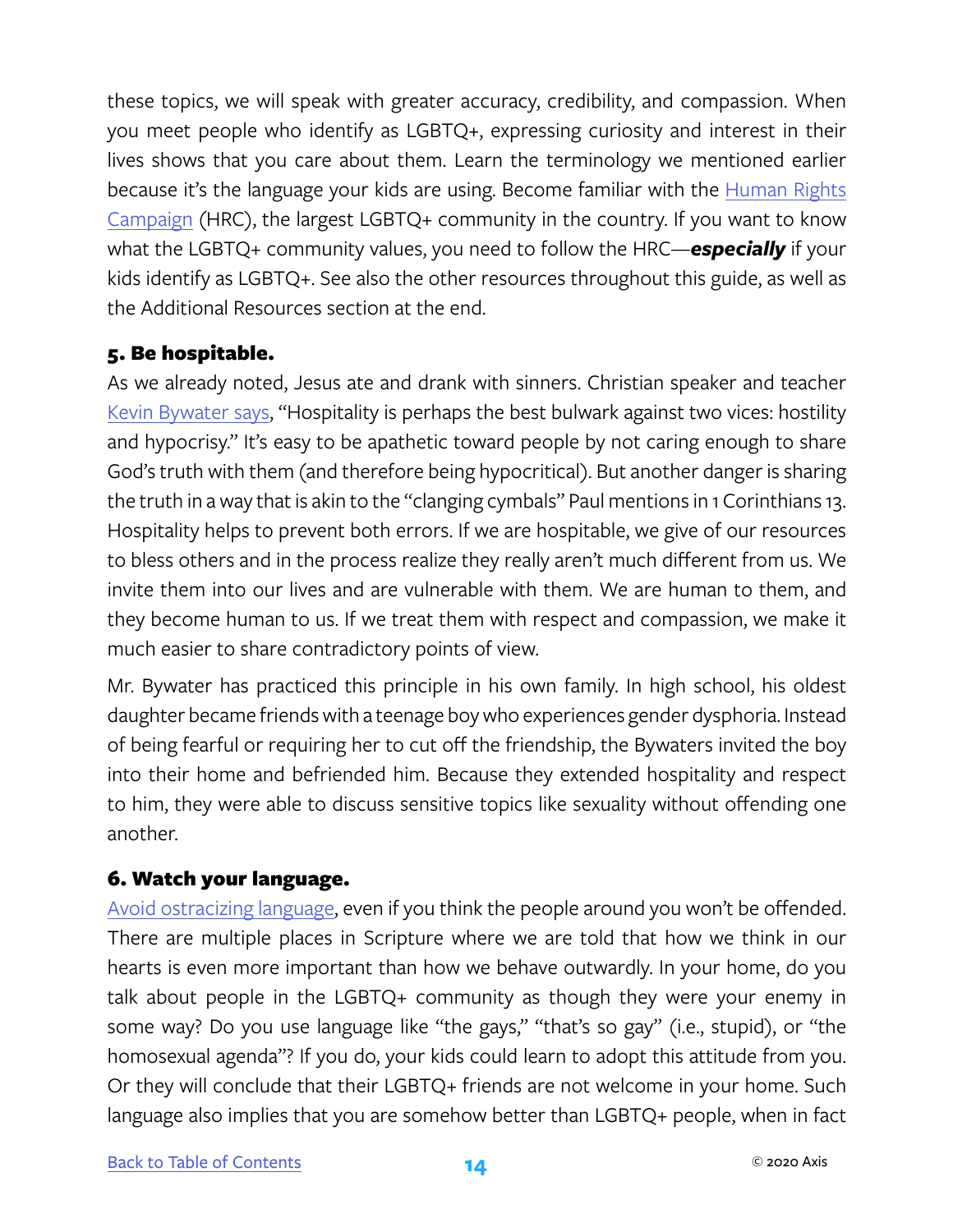Christ loves us all equally.

Furthermore, there are many Christians who are same-sex attracted, but who recognize that acting on those desires is against what God commands and [are doing their best](https://www.prestonsprinkle.com/blogs/theologyintheraw/2016/01/growing-up-gay-and-christian) [to live celibate lives.](https://www.prestonsprinkle.com/blogs/theologyintheraw/2016/01/growing-up-gay-and-christian) These people are courageous. Talking about all LGBTQ+ people derisively is not only hypocritical but also ignores those who wish they could act on those desires but are striving to honor Christ to the best of their abilities.

#### 7. Teach your kids biblical views of marriage, singleness, manhood, and womanhood.

Promote biblical views on what it means to be a man or a woman, as well as on singleness and marriage. Marriage is a beautiful, noble, and holy calling. Singleness is also a beautiful, noble, and holy calling. Uphold both of them in your home. Educate yourself and your children about the biblical purpose of sexuality. Teach your kids what God says about what it means to be a man and what it means to be a woman so that they understand the biblical alternative to what culture is offering. [Dr. Moore emphasizes](https://www.russellmoore.com/category/topics/sexuality-and-gender/) the importance of supporting biblical statements about masculinity and femininity without supporting cultural stereotypes. For example, if the church defines masculinity as loving sports or being aggressive, then men who are more verbal, empathetic, or artistic will feel they have no place in God's framework for sexuality. They could then be vulnerable to concluding that they must be gay, even though their strengths are completely valid within a heterosexual understanding of masculinity.

#### 8. Don't avoid talking to your kids about LGBTQ+ issues.

In his talk ["Signposts: How Should You Talk to Your Children about Transgender Issues?"](https://www.russellmoore.com/category/topics/sexuality-and-gender/) Dr. Moore encourages parents not to avoid talking to their kids about LGBT issues if the children ask questions about those topics. You might (understandably!) want to avoid these questions out of fear of confusing your kids or telling them info they can't handle right then. And yes, you certainly don't need to overload your younger children with information they can't handle. But there are age-appropriate ways to answer them without going into graphic detail. If you avoid talking about LGBT issues with your kids because you are afraid or uncomfortable, you will communicate that Christianity has no explanation for them, and you kids will go elsewhere to form their opinions.

#### 9. Evaluate your consistency in media habits.

It's possible that you've made it a goal for your household to try not to consume media that normalizes LGBTQ+ behaviors. If this is one of your goals, we would encourage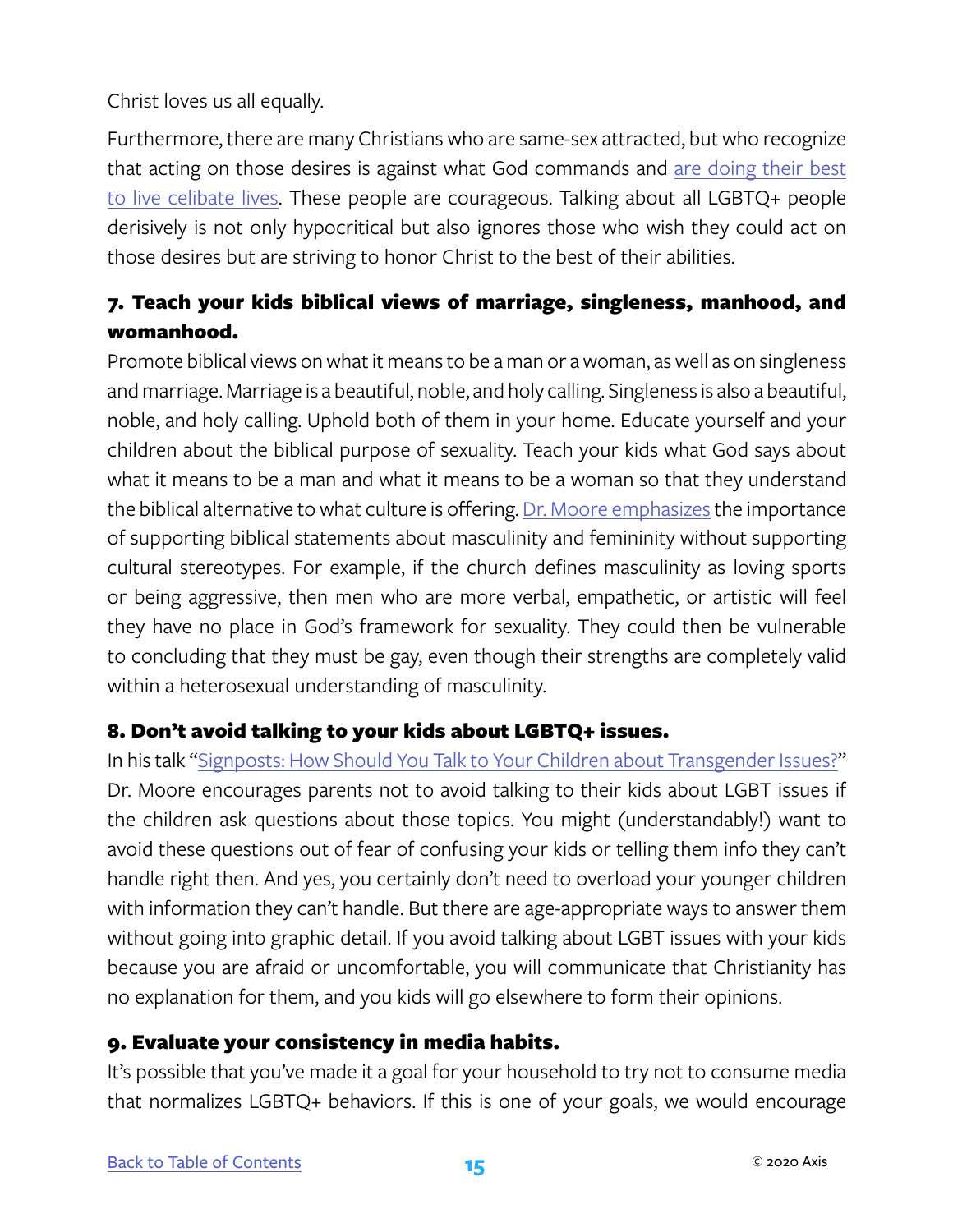<span id="page-18-0"></span>you to try to be consistent by not watching media that normalizes any sinful sexual behaviors. Sex outside of marriage is so accepted in our culture now that many don't think twice about watching TV shows that make it seem normal. Don't build habits that make certain sins seem worse than others. If you don't want to watch media that normalizes sexual sin, be consistent and consider all varieties of it. On the other hand, if a show you are watching does have an LGBTQ+ character, this could be an opportunity for discussion and a good teaching moment for your family.

#### 10. Remember the goal.

What is our goal when talking to others (including our LGBTQ+ kids) about these issues? Should we be trying to convince them to be heterosexual or cisgender? Will that save them? No. As with *anything* we cling to in this world or make our idols or find fulfillment in, **Jesus Himself is what we need—nothing more**. No matter what sexuality or gender we identify with, *our sexuality cannot fulfill us*. So rather than trying hard to convince others to have a biblical view of sexuality and gender, we must point them to Christ above all. Knowing, loving, and following Him are central, whereas sexuality (and a whole host of other issues, like divorce, adultery, and even whether women should be pastors) are important but only peripheral to our salvation. If we can offer someone Christ, He'll deal with the rest according to His infinite wisdom and in His omniscient timing. He will convict and correct. That could take years or even decades. Are we ready to rest in the knowledge that He is firmly in control and at work, even when we don't see or understand it?

### **Final thoughts**

Every generation has its strengths and weaknesses. Gen Z is no different, but it *has* gotten something right: We need to love people as they are, no matter what. But at the same time, they are also embracing ideas that are opposed to God's commands commands which were given to help us and others truly flourish. Older generations tend to have a better understanding of how important it is to not compromise on the truth. Teenagers need the wisdom of the older generations in their lives. If we are willing to listen to our kids and their friends, show that we value them, and treat them with respect, we not only communicate the love that Christ has for them, but we will also go very far in helping them be open to what we have to say.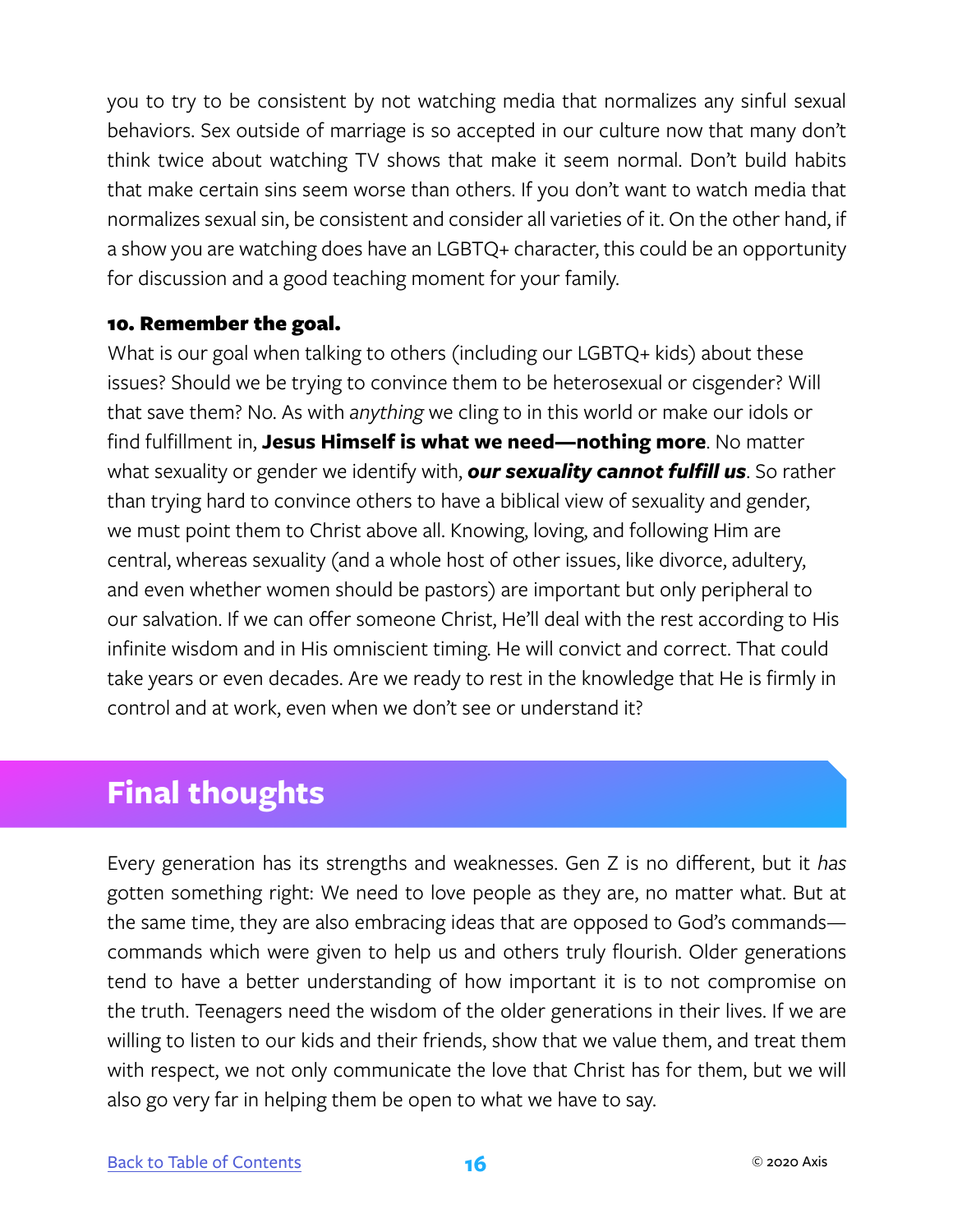### <span id="page-19-0"></span>**Related Axis Resources**

- *• [The Culture Translator](http://axis.org/ct)*, a **free** weekly email that offers biblical insight on all things teen-related
- [Gender Video Kit](https://axis.org/product/gender/)
- [Sexuality Video Kit](https://axis.org/product/sexuality-video-kit/)
- [Identity Video Kit](https://axis.org/product/identity/)
- [A Parent's Guide to](https://axis.org/product/membership-product-for-making-your-home-a-safe-place/) Making Your Home a Safe Place
- Check out [axis.org](https://axis.org) for even more resources!
- If you'd like access to all of our digital resources, both current and yet to come, for one low yearly or monthly fee, check out the [All Axis Pass](https://axis.org/aap)!

# **Additional Resources**

*Note: Axis does not necessarily agree with all of the resources in this list. In fact, we totally disagree with some of them. However, there is value in considering all points of view before coming to a conclusion, if only to understand and empathize with other perspectives.* 

- [The Center for Faith, Sexuality, & Gender](https://centerforfaith.com)
- ["10 Things I Wish All Christian Leaders Knew about Gay Teens in Their Church](http://centerforfaith.com/blog/10-things-i-wish-all-christian-leaders-knew-about-gay-teens-in-their-church)," The Center for Faith, Sexuality, & Gender
- [Dr. Preston Sprinkle's Blog](https://www.prestonsprinkle.com/blog/)
- [Authentic Intimacy,](https://www.authenticintimacy.com) Dr. Juli Slattery
- [Q Podcast](http://qpodcast.libsyn.com) (see Episodes 1-6)
- [5 Aspects of Man and Woman](http://fiveaspects.net)
- [Lead Them Home // Loving LGBTQ+ People in the Church](https://www.leadthemhome.org)
- [iO Tillett Wright's TED talk](https://www.youtube.com/watch?v=VAJ-5J21Rd0)
- [The Council on Biblical Manhood and Womanhood](https://cbmw.org)
- [Dr. Russell Moore](https://www.russellmoore.com/category/topics/sexuality-and-gender/) [website]
- ["How Can the Church Help Those Battling Same-Sex Attraction?](https://www.thegospelcoalition.org/article/how-can-church-help-battle-same-sex-attraction/)" The Gospel Coalition
- ["A Two-Minute Clip on Homosexuality Every Christian Should Watch](https://www.thegospelcoalition.org/article/two-minute-clip-homosexuality-every-christian-should-watch/)," The Gospel Coalition
- ["What Christians Just Don't Get about LGBT Folks,](https://www.thegospelcoalition.org/article/what-christians-just-dont-get-about-lgbt-folks/)" The Gospel Coalition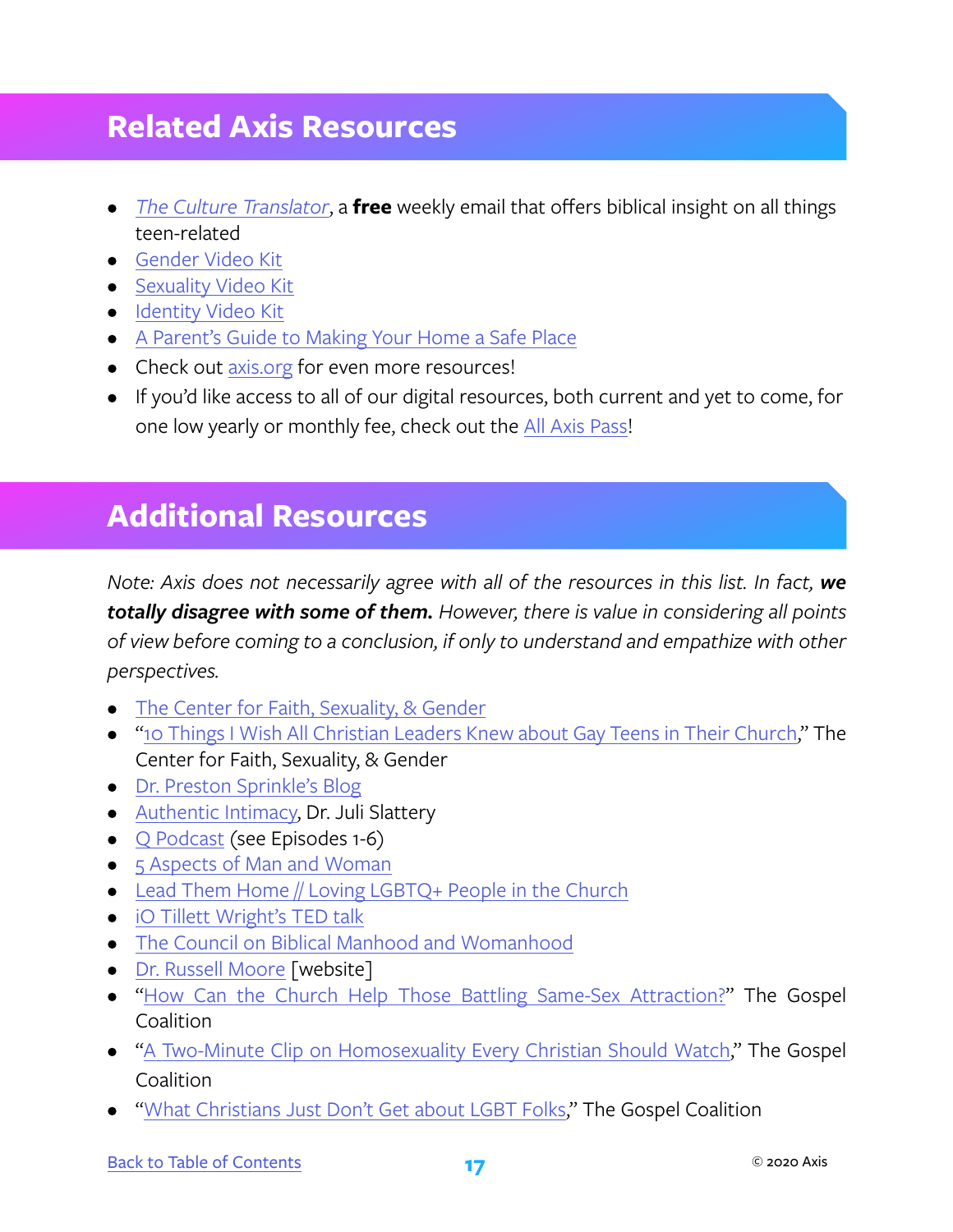- [Living Out](http://www.livingout.org) (resource for Christians who experience same-sex attraction)
- *• [God and the Gay Christian: The Biblical Case in Support of Same-Sex Relationships](https://www.amazon.com/God-Gay-Christian-Biblical-Relationships/dp/160142518X/ref=sr_1_1?s=books&ie=UTF8&qid=1524861155&sr=1-1&keywords=god+and+the+gay+christian+by+matthew+vines)*, Matthew Vines
- ["God, the Gospel, and the Gay Challenge—A Response to Matthew Vines](https://albertmohler.com/2014/04/22/god-the-gospel-and-the-gay-challenge-a-response-to-matthew-vines/)," Dr. Albert Mohler
- ["Christianity and Homosexuality: A Review of Books,](http://www.timothykeller.com/blog/2013/10/4/christianity-and-homosexuality-a-review-of-books)" Dr. Timothy Keller
- [Sean McDowell](http://seanmcdowell.org/category/homosexuality) [website]
- [Frequently Asked Questions](http://www.christopheryuan.com/mobile/faqs.html), Christopher Yuan
- "<sub>5</sub> Questions with Caleb Kaltenbach, a Pastor Raised by Gay Parents," Boundless
- *• [Washed and Waiting: Reflections on Christian Faithfulness and Homosexuality](https://www.amazon.com/Washed-Waiting-Reflections-Faithfulness-Homosexuality/dp/0310534194)*, Wesley Hill
- *• [Out of a Far Country: A Gay Son's Journey to God. A Broken Mother's Search for](https://www.amazon.com/Out-Far-Country-Journey-Mothers/dp/0307729354/ref=sr_1_3)  [Hope](https://www.amazon.com/Out-Far-Country-Journey-Mothers/dp/0307729354/ref=sr_1_3)*, Christopher and Angela Yuan
- *• [People to Be Loved: Why Homosexuality Is Not Just an Issue](https://www.amazon.com/People-Be-Loved-Homosexuality-Issue/dp/0310519659/ref=sr_1_1)*, Dr. Preston Sprinkle
- *• [Is God Anti-Gay? \(Questions Christians Ask\)](https://www.amazon.com/God-anti-gay-Questions-Christians-Ask/dp/1908762314/ref=sr_1_1_sspa)*, Sam Allberry
- *• [Same-Sex Marriage: A Thoughtful Approach to God's Design for Marriage](https://www.amazon.com/Same-Sex-Marriage-Thoughtful-Approach-Response/dp/080101834X)*, John Stonestreet and Sean McDowell
- *• [101 Frequently Asked Questions About Homosexuality](https://www.amazon.com/Frequently-Asked-Questions-About-Homosexuality/dp/0736914706)*, Mike Haley
- *• [The Inner Voice of Love: A Journey through Anguish to Freedom](https://www.amazon.com/Inner-Voice-Love-Journey-Through/dp/0385483481)*, Henri Nouwen
- [The Institute for the Study of Sexual Identity](http://sexualidentityinstitute.org)

# **Support Axis to get more resources like this!**

Thanks so much for purchasing this Parent Guide from Axis! As a 501(c)(3) nonprofit ministry, Axis invests all proceeds from your purchases back into the creation of more quality content like this. By purchasing this and [other content](https://axis.org) from Axis, you support our ministry, allowing us to come alongside you in your parenting and/or discipleship journey.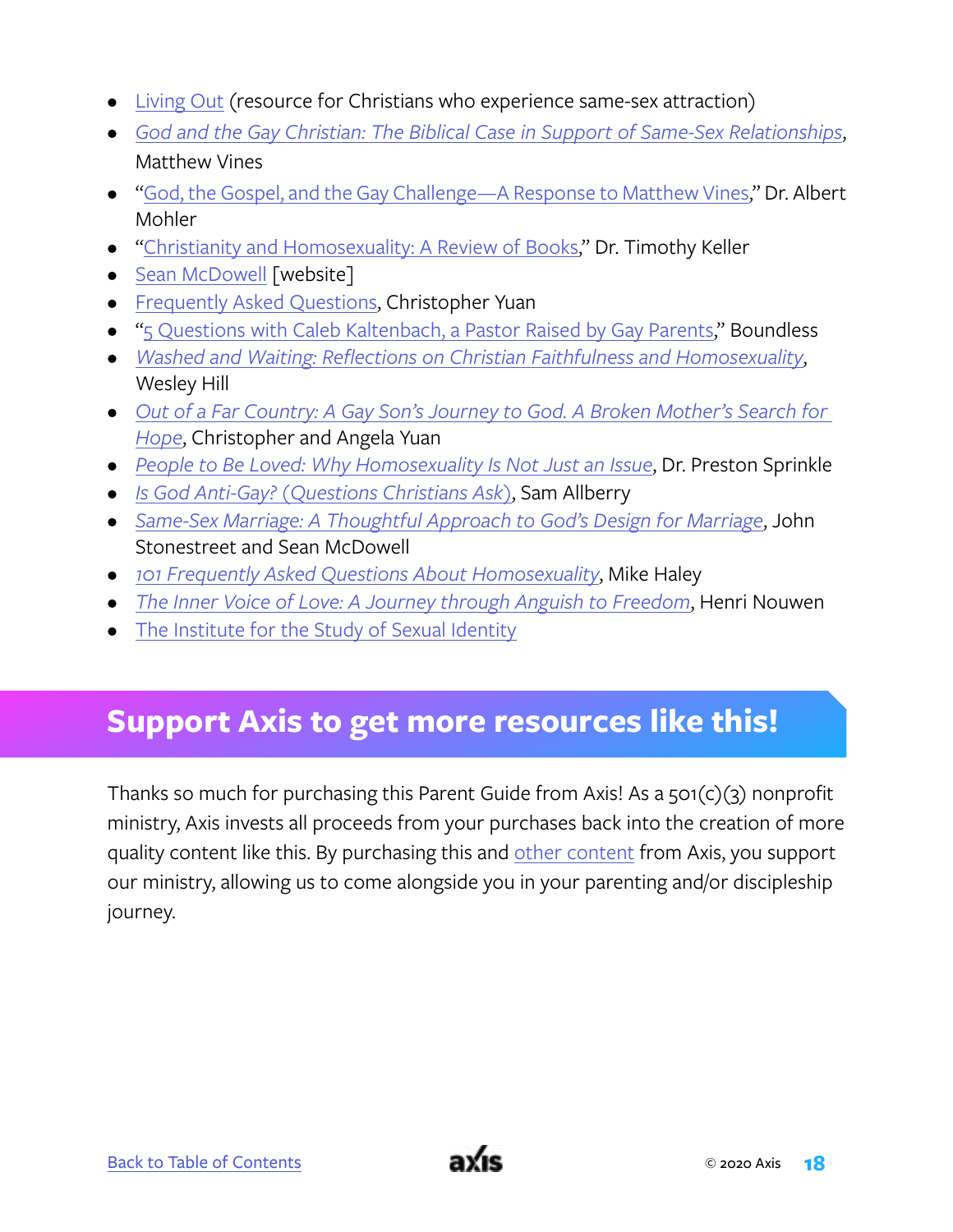# <span id="page-21-0"></span>**Recap**

- If the Gen Zers in your life aren't questioning their sexuality or gender, they definitely know at least one person who is.
- Using inoffensive terminology will help us build relationships with and relate to those in the LGBTQ+ community.
- Today's teens tend to make judgments based *not* on what the Bible or their parents say, but on **their own feelings**, their **empathy for others**, what **their friends** think, **the internet**, and **pop culture**.
- Values like happiness being the ultimate virtue, feelings dictating truth, and sex and romantic love being the ultimate pursuit have influenced our culture's view of this issue.
- The church has responded poorly in many ways, especially by stigmatizing those in the LGBTQ+ community.
- We can learn from Gen Z's desire to love everyone (and remember that Jesus Himself associated with sinners all the time).
- We can do many things to build bridges with the LGBTQ+ community and help our kids have a biblical framework, but the best possible thing we can do is remember that Christ Himself—not our sexuality is where we find fulfillment.

Hint: Screen shot or print this page to refer back to later!

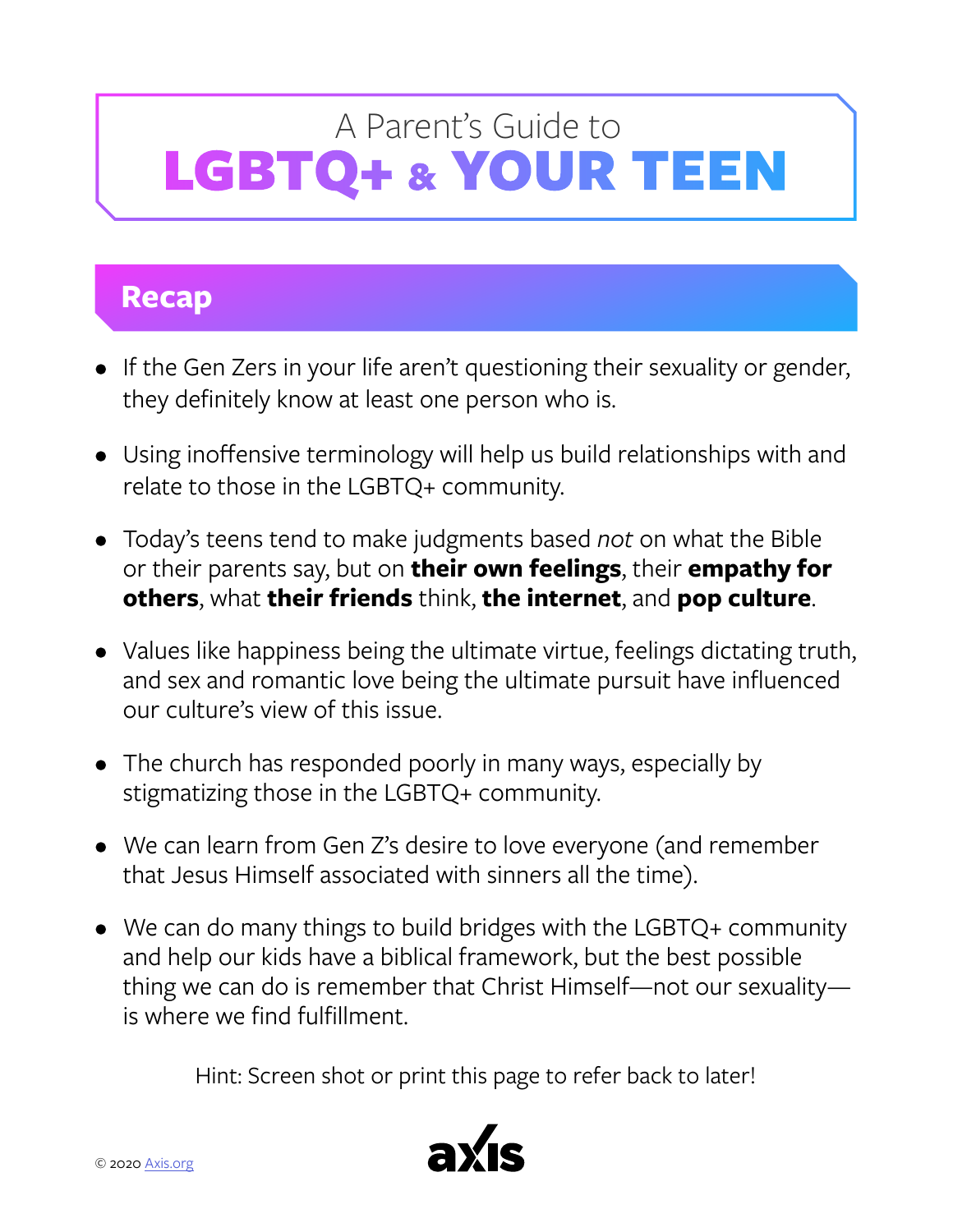# <span id="page-22-0"></span>**Discussion Questions**

- Why do gender and sexuality matter? What does the Bible say about the purpose of sexuality?
- What do you think about what the Bible says about homosexuality?
- Do you know anyone who has an LGBTQ+ identity? What do you know about their journeys?
- What do your friends think about LGBTQ+ issues? What shapes their opinions?
- What is culture saying about the LGBTQ+ community in music, movies, and TV?
- Do you think the internet has influenced what people believe about LGBTQ+ questions?
- Do you think the church in general and our church in particular are communicating about and to the LGBTQ+ community well?
- Do you know anyone personally who is LGBTQ+ and who has been hurt by the church?
- What could the church do to communicate the love (which includes the truth) of Christ better to people in the LGBTQ+ community?

*(continued on next page)*